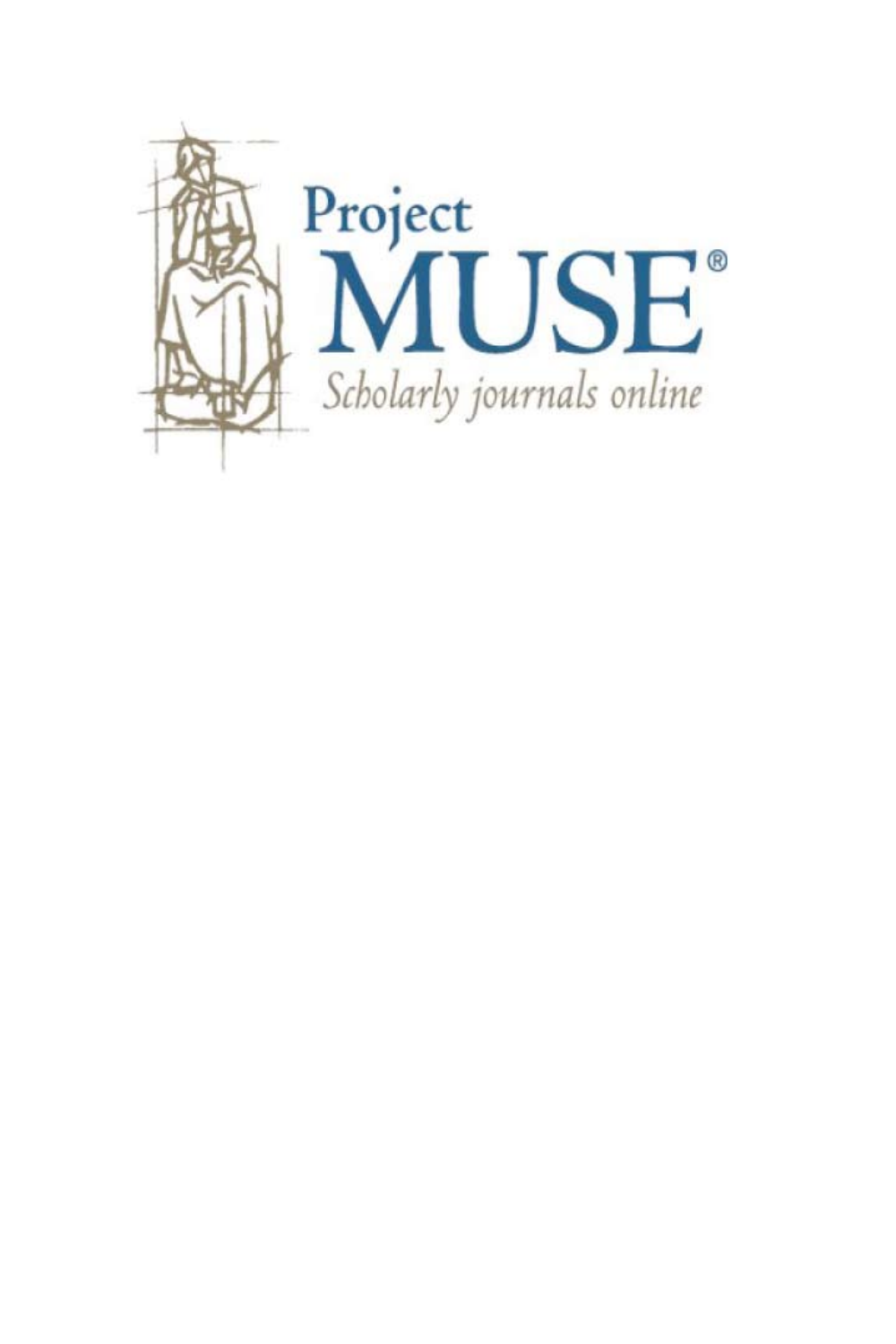# Revenge and Mythopoiesis in Euripides' *Medea*\*

# marianne hopman

*Northwestern University*

summary: In the first stasimon of *Medea,* the chorus of Corinthian women exalts Medea's revenge as a palinode that will put an end to the misogynist tradition and bring them honor. This article analyzes Euripides' tragedy as a metapoetic reflection on Medea's voice, its relation to the earlier poetic tradition, its power and limitations, and its generic definition. While Medea's revenge metaphorically and symbolically unfolds as a revision of the Argo saga and thus undermines one of the most famous androcentric epics of the Greek song culture, I argue that mythical constraints ultimately prevent Medea from generating a new, gynocentric epic. Rather, the intertextuality of the final scenes increasingly departs from the Iliadic model and firmly anchors Medea's revenge in the tragic genre. Metapoetically, Medea's palinode thus defines tragedy, by contrast to epic, as a genre that is congenial to female voices but does not bring them *kleos.*

 $\ddot{\epsilon}$  *ε*ρχεται τιμά γυναικείωι γένει *Honor is coming to the female race!* 

the chorus of corinthian women enthusiastically sings these words (E. *Med*. 417–18) as they hear Medea describe how she will avenge her honor by killing Jason, his new bride, and the bride's father Creon (374–85). For one fleeting moment, Jason's unsettling breech of his oaths is envisaged as having one positive consequence. It will allow for a twist in the spoken tradition (στρέψουσι φ $\alpha$ μαι, 414–16) that will bestow praise on women and put an end to the old misogynist discourse castigating the "female race" (γυναικείωι  $\gamma$ ένει, 417–18).

\* I wish to thank Daniel Garrison, Jonas Grethlein, and the two anonymous *TAPA* readers for their helpful suggestions on earlier drafts. This article is dedicated to the memory of my grandmothers, Johanna Jansen and Marguerite Lassier.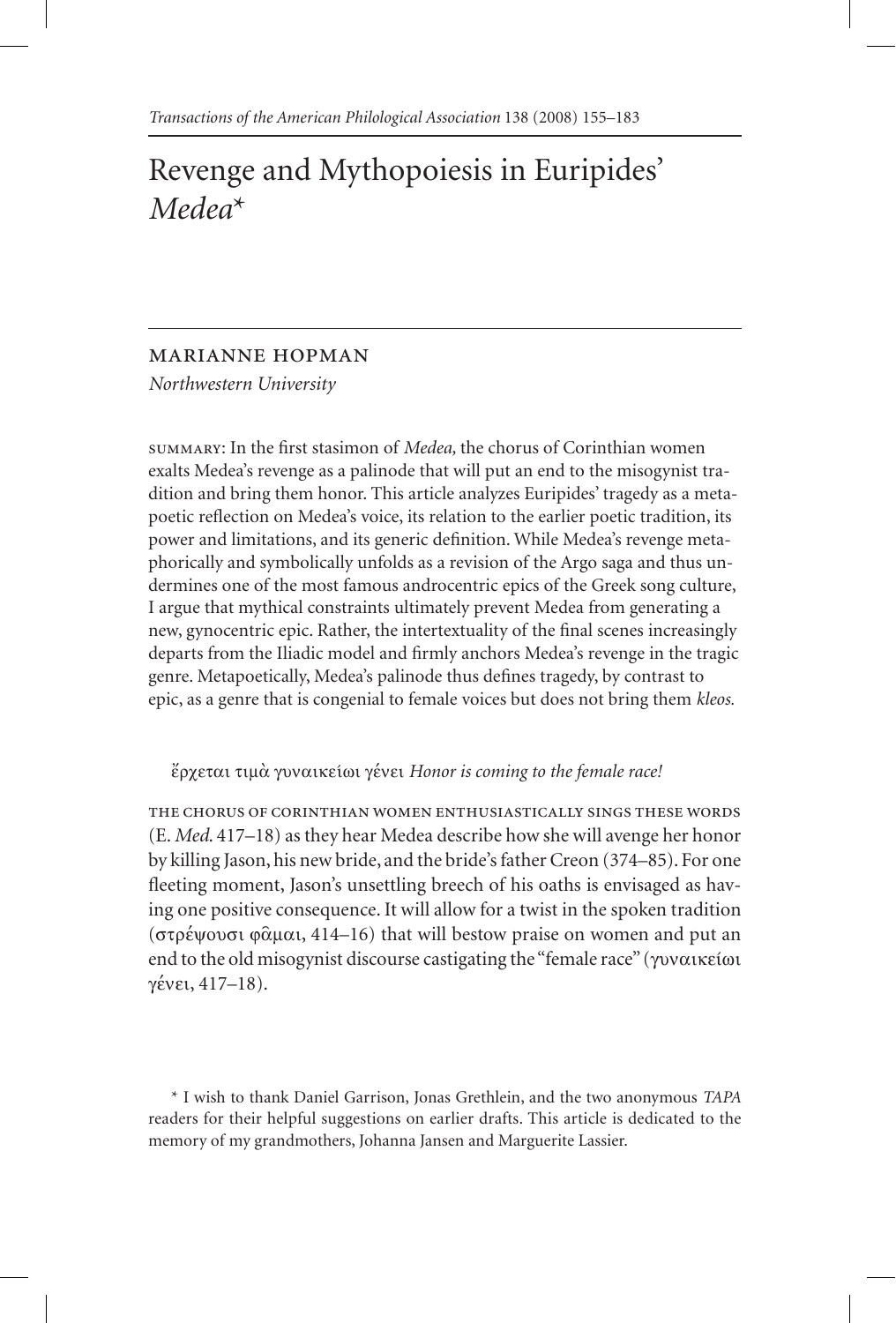From an enunciative standpoint, the chorus's utterance engages Medea's plans ( $\beta$ ov $\lambda$ εύματα, 372) at a doubly referential level, intra- and extra-diegetic. On the one hand, the plans are evaluated with reference to the fiction of the tragedy. The opening considerations about the reversal of natural order, the transgression of justice, and the treachery of males (410–13) refer directly to Jason's broken oaths; the hope that "honor" ( $\tau \mu \alpha$ , 417) will come to the "female race" harks back to Medea's attachment to her reputation and to her emphatically repeated concern that she has been dishonored ( $\eta \tau \mu \alpha \sigma \mu \acute{\epsilon} \nu \eta$ , 20; cf. 33, 438, 696, 1354) by Jason's new marriage. Yet the diction of the stasimon also indicates that the revenge is evaluated in meta-poetic terms. The word  $\varphi$ ήμη ( $\varphi \hat{\alpha}$ μαι, 415–16;  $\varphi \hat{\alpha}$ μα, 419–20) can mean both "common report, rumor" and, especially in the Doric form φάμα, "song" (*LSJ* s.v. φήμη). The relevance of the latter meaning in the context of the strophe is confirmed in the antistrophe by the reference to the "Muses of singers born of old" ( $\mu$ οῦσαι...  $\pi\alpha\lambda\alpha\gamma$ evéωv . . .  $\dot{\alpha}$ οιδῶν, 421–22), who—the chorus hopes—will stop blaming women for their untrustworthiness. The revenge of Medea, then, is not only evaluated as an adequate retaliation to the offense but is also envisaged as a palinode that will subvert the earlier poetic tradition.<sup>1</sup>

The chorus's appreciation of the revenge as a palinode on a par with the songs of old is doubly justified by Medea's special authorial status and constant engagement with the poetic tradition. From her entrance at line 214 to her spectacular departure on the chariot of Helios in the exodos, Medea continuously occupies the stage, except for a brief exit at lines 1251–316 to kill the children. Her overwhelming physical presence matches her control over the tragic plot. The revised plans (τάμά ... βουλεύματα, 772) that she describes to the chorus at 772–810 provide the spectators with an exact outline of the events that they are about to witness on stage. Medea is more than a mere character in the play; she also acts as its implied author.2 Consequently, her revenge can be analyzed as a poetic performance embedded in the tragedy—a *mise en abyme* of the poetic process.

Moreover, the tragedy—or Medea's revenge—displays a high level of engagement with earlier traditions, including epic, lyric, iambic, and tragic poetry. The background of the plot overlaps with the story of Jason and the

<sup>1</sup>My analysis of Medea's revenge as a palinode systematizes the idea raised by Rush Rehm 1989: 101 and Deborah Boedeker 1991: 109–10, that Medea behaves as the author of her own myth and enacts a new λόγος about Jason and herself.

<sup>2</sup>I borrow the concept of the implied author from literary criticism, especially Booth 1983, to refer to the persona constructed in the fiction, as opposed to the historical author of the work. For the idea of the collusion of a character and its author, see Felson-Rubin 1987: 63–65 on Penelope.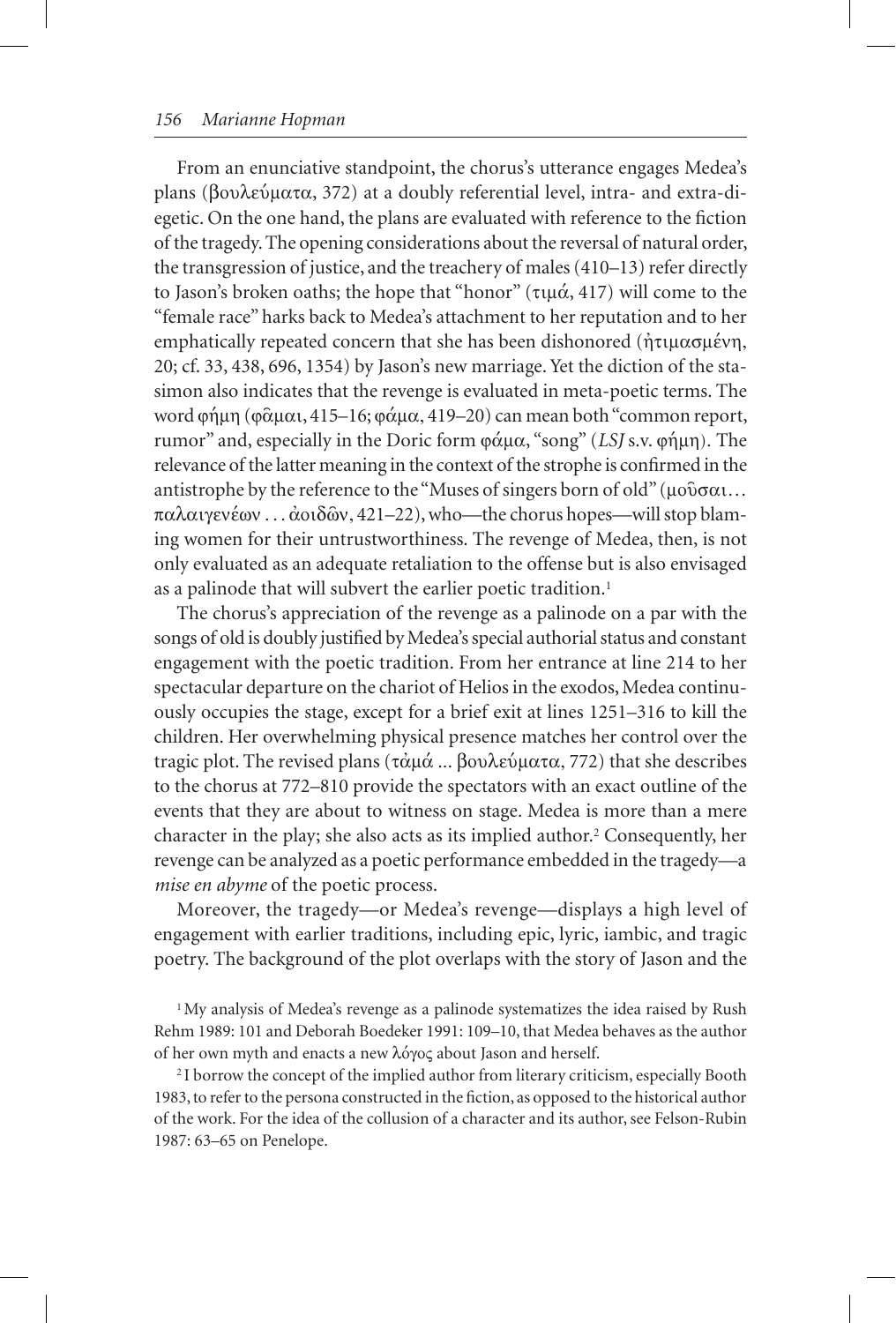Argonauts that was celebrated in an important body of now lost epic poetry<sup>3</sup> and is the subject matter of Pindar's fourth *Pythian Ode*. Medea's attachment to her honor and reputation engages the model of Homeric and Sophoclean heroes, as Bernard Knox (1977: 196–206) and Elizabeth Bongie (1977) have brilliantly demonstrated.4 Laura McClure (1999: 379–93) has shown that Medea's speeches appropriate and twist the language of praise and blame about women epitomized in the epics of Hesiod and the iambic poetry of Archilochus and Hipponax. References to lyric diction also cast Medea as an athlete emulating the victors celebrated by Pindar.5 Finally, the modalities of her revenge, including the princess's entanglement in a poisoned robe and the murder of blood relatives, echo the tragic plot of Aeschylus's *Oresteia* and possibly—depending on the relative chronology of the plays—Sophocles' *Trachiniae.*<sup>6</sup> Clearly, Medea's revenge engages the "Muses of the singers of old" mentioned by the chorus. As such, it can be analyzed as an ancient precursor of the modern concept of mythopoiesis, which describes the revision of prevailing myths or discourses by minoritarian (often female) speakers.7 The question arises, then, whether Medea fulfills the chorus's hopes by successfully twisting the earlier poetic tradition and generating a new story that will bring glory to women.

<sup>3</sup>The idea that stories about the Argo saga formed a body of epic poetry on a par with the Trojan cycle was first raised by Meuli 1921 and more recently developed by Dräger 1993 and West 2005.

4Bongie's study is a striking example of the results and limitations of a methodology based on the search for parallels and sources. Her analysis of *Medea* as "a heroic play of Sophoclean type" stresses several illuminating resemblances with *Ajax* and *Antigone*, but fails to note the differences among the plays. My own approach is based on the structural premise that meaning emerges by contrast and thus, once a paradigm has been established, departures need to be analyzed as carefully as similarities.

<sup>5</sup>The adjective  $\kappa \alpha \lambda \lambda$ ívi $\kappa$ oi (765) "gloriously triumphant" that Medea applies to herself after her encounter with Aegeus often occurs in Pindar to refer to athletic victors (*I.* 1.12; *I.* 5(4).54; *P.* 1.32). The evaluation of the length of the princess's agony with reference to a race (1181–84) further characterizes Medea's revenge as an athletic triumph.

6The distinctively tragic character of those deaths, as well as Medea's quasi-authorial status, has been recognized by Nancy Rabinowitz, who describes Medea as "the dramaturge behind the messenger speech" and "the playwright orchestrating the deaths from a distance," Rabinowitz 1992: 49; Rabinowitz 1993: 145. About the date of Sophocles' *Trachiniae*, see Easterling 1982: 19–23, who emphasizes the lack of external and internal evidence and concludes that "any date between 457 and, say, 430 would not be implausible."

7About the tension between patriarchal mythos and feminist mythopoiesis, see Rétif and Niethammer 2005.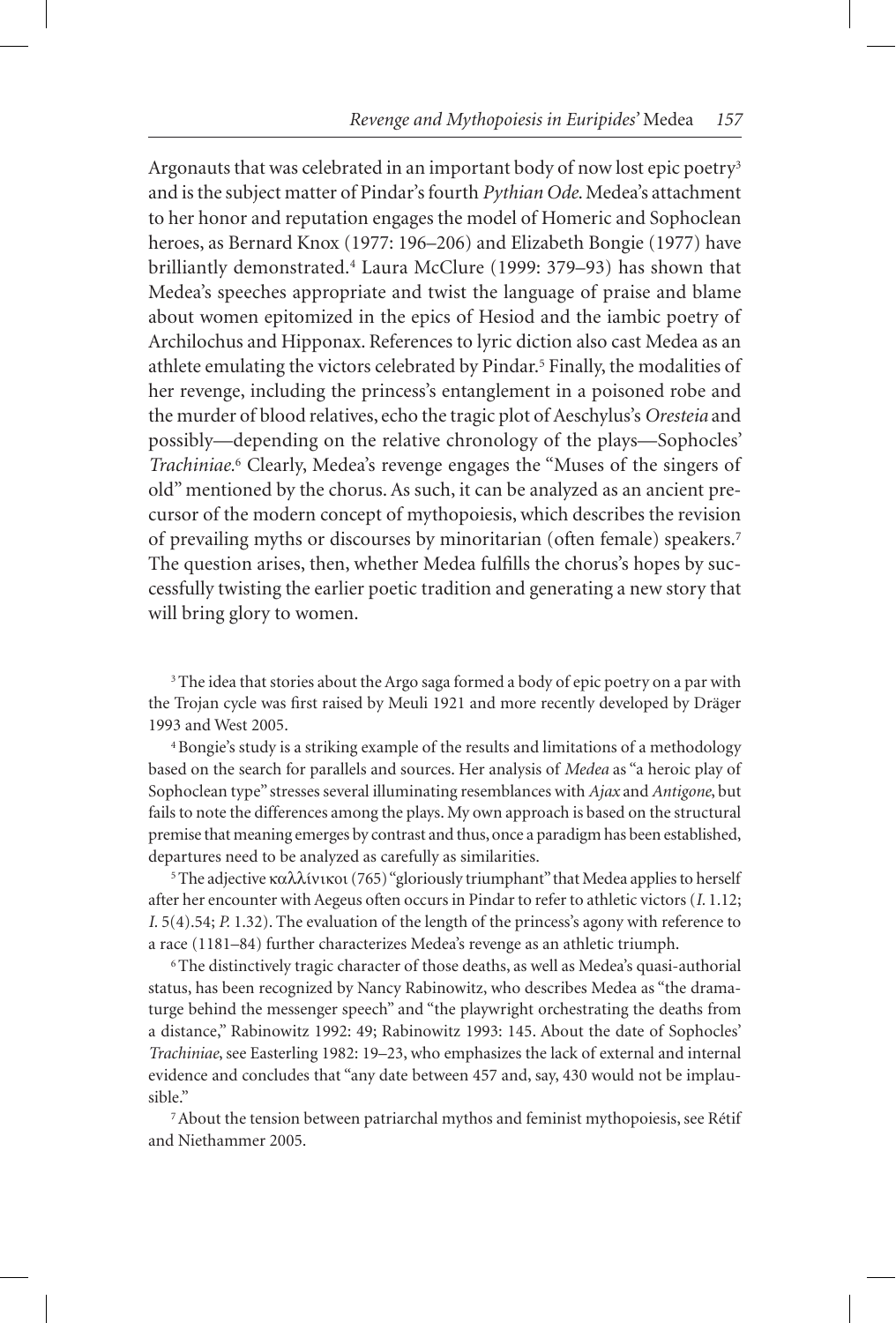This paper addresses that question by comparing Medea's revenge to the poetic paradigms that it addresses and revises. The first two parts emphasize Medea's mythopoietic and dramaturgic abilities. Drawing on studies of tragic space, I first show that the language and movements of the actors diffract the Corinthian setting of the tragedy and create a new, imaginary space that focuses on the Argo journey and the passage through the Symplegades (I). Beyond the Corinthian setting, that imaginary space provides a context for Medea to enact a symbolic revision of the Argo story that nullifies the old saga, annihilates her marriage, and deprives Jason of his heroic glory (II). Yet the increasing gap between Medea's revenge and the plot of the *Iliad*, as well as her progressive alienation from the internal audience, suggests that her palinode will not bring her the glory (κλέος) associated with communal performances of epic (III). The last scenes of the tragedy firmly anchor the revenge in the tragic genre, a genre that Medea fully controls but which will not bring honor to her or her fellow women (IV).

#### scenic and metaphorical spaces

Plainly put, *Medea* stages the revenge of a woman whose husband has abandoned her for a new bride. The theme of marriage thus stands at the core of the tragedy, and much of the tension between Medea and Jason derives from the incompatibility of their views on their relationship. As the prologue unfolds, the nurse makes it clear that, as far as Medea is concerned, Jason's recent engagement to the Corinthian princess amounts to a nullification of their ties. The *philia*, the reciprocal friendship that used to bind them, has been replaced by enmity (16), a view later reiterated by the tutor, another member of Medea's household (76–77). The discrepancy between that and Jason's viewpoint is forcefully conveyed in the *agōn*. While Jason insists that his new marriage does not impinge on his obligations to Medea and their children and still speaks of them as his *philoi* (559–65, 609–15), Medea considers him an enemy ( $\ell \chi \theta$ ιστος, 467) who is doing evil to his friends (φίλους κακῶς drãsant', 470). From her perspective, the *charis* that she expected in return for her help in Colchis has been annihilated (506-19).<sup>8</sup> Jason's engagement to the Corinthian princess breaks away from their common past.

Given the prominence of the marriage theme, the drama fittingly takes place in front of Medea's and Jason's house in Corinth—a suitable image of the household ( $o\hat{i}$ ко $\varsigma$ ) that is being disrupted and destroyed. Yet that scenic space is not the only space that the spectators are invited to visualize. While most Greek tragedies open on deictic pointers to their setting, the first lines

<sup>&</sup>lt;sup>8</sup> About the themes of χάρις and reciprocity in the *agōn*, see Mueller 2001: 473–86.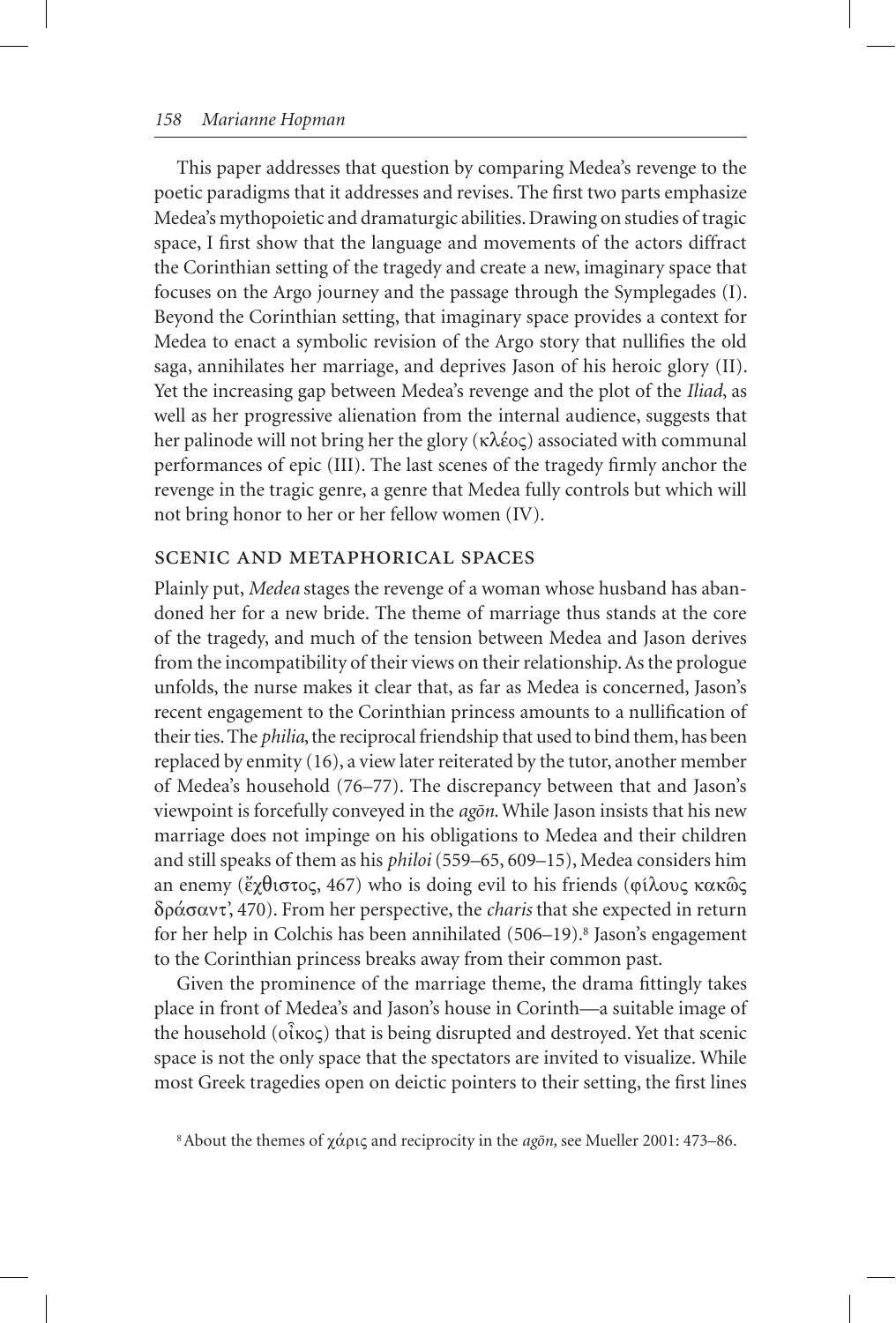of *Medea* transport the spectators far from Corinth to the Symplegades that Jason, the Argonauts, and later Medea traversed on their way to and from Colchis (1–6). The importance of that distant location is confirmed by its thrice reiterated description in the parodos (208–13), the first stasimon (432–38b), and the fifth stasimon (1261–64).

Those recurring, almost obsessive references to the Argo journey are of course relevant to the plot since the expedition coincides with the beginning of Jason and Medea's relationship. Yet, from a performative standpoint, they do not merely belong to that past. The coincidence between the description of the Symplegades and the movement of the actors suggests that the passage is actually enacted on stage and therefore belongs to the performative present. Two of those evocations are sung precisely when Medea goes through the doors of the *skēnē* either to enter (204–13) or exit (1251–70) the stage. As David Wiles (1997: 121) points out, the passage through the *skene* into the orchestra is thus equated spatially with the passage through the Bosphorus. The crossing of the Symplegades does not only belong to the tragic past; it is also enacted in its present. As such, it exemplifies the capacity of theater to conjure a variety of spaces and times in the present of the performance.

The ability of language to bring imaginary settings before the reader or listener's eyes has been termed space *deixis am phantasma* by Karl Bühler (1934). In Athenian drama, a famous example is the parodos of Aeschylus's *Agamemnon* which, as George Kernodle (1957/58) has shown, re-enacts the sacrifice of Iphigenia and juxtaposes a new space in Aulis to the scenic space of Argos. Drawing on analyses of space in *Oedipus at Colonus* and other tragedies, Lowell Edmunds (1992; 1996: 39–83; 2002: 114–15) has developed a classification of theatrical space that displays its many levels and layers, including physical and dramatic, deictic and diegetic, *ad oculos* and *am phantasma*. Further justification for the idea that ancient tragedy enacts a variety of spaces and times has been offered by Wiles (1997: 18), who showed that the distinction between theatrical, scenic, and dramatic space that applies to modern theater breaks down in the case of ancient theater. In the latter, the scarcity of props—the signifiers that identify the scenic space—allows for that space to be shaped by the language and movement of the actors and the chorus.<sup>9</sup> Subsequently, Wiles (1997: 121) introduces the notion of "meta-space" to refer to the alternative space that, in contrast to the referential space set in front of a house, cave, or temple, is constructed through the language and movements of actors. In the case of *Medea*, Wiles suggests that the Symplegades function

<sup>9</sup>The distinction between theatrical, scenic, and dramatic space comes from Ubersfeld 1977 and Issacharoff 1981.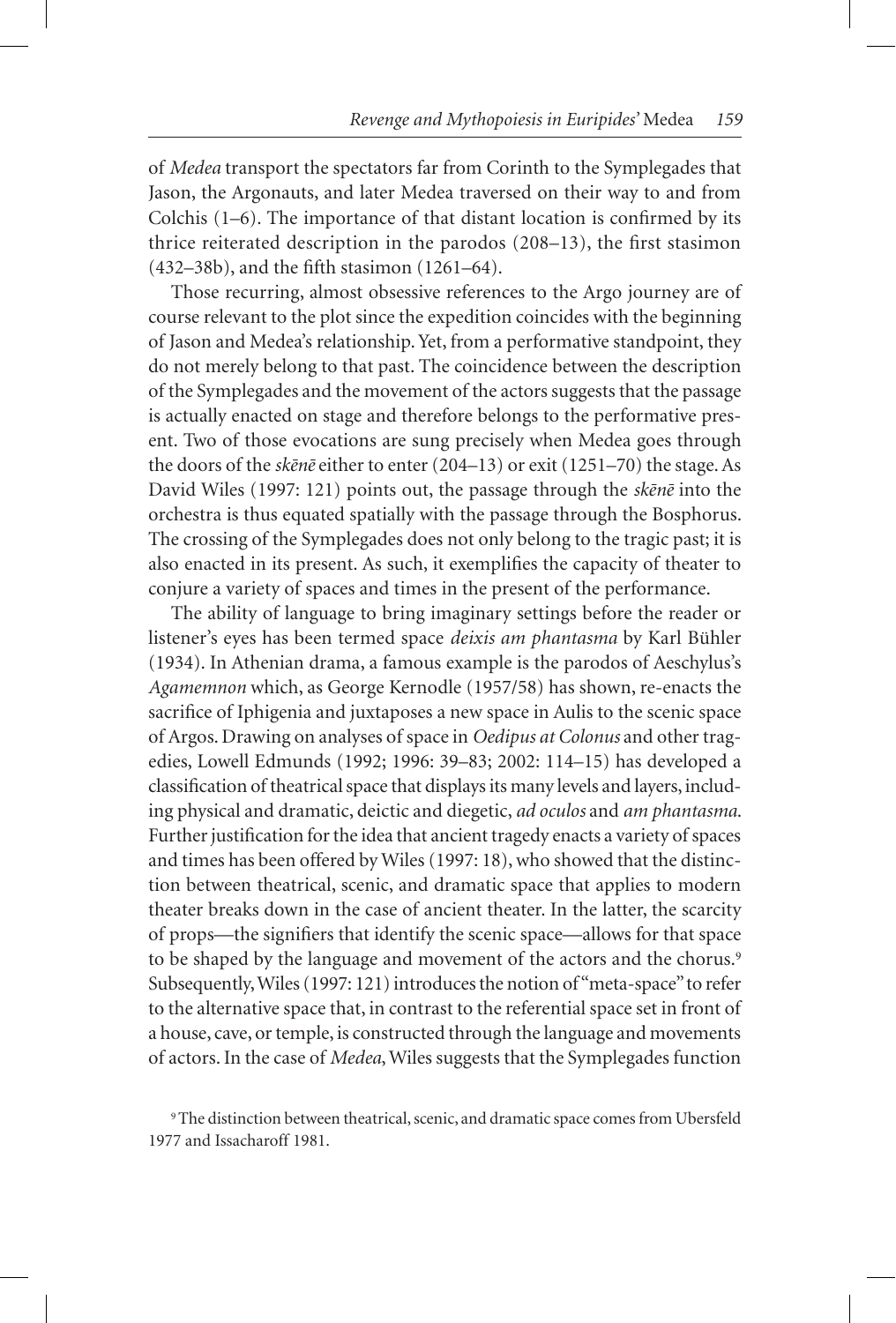as an alternative space that constantly interacts with the scenic space of the Corinthian setting.10 Just as the crossroad where Oedipus and Laius met in the past of the plot lies at the core of the dramatic development of the *Oedipus Tyrannus*, the crossing of the Symplegades provides *Medea* with a spatial focus constantly re-invoked and revisited by the participants in the drama.

Thematic reasons for the spatial and performative prominence of the Symplegades are many and involve various referential levels. First, the passage through the rocks metonymically stands for the journey of the *Argo* and, by extension, for the marriage initiated by that journey. In the prologue, the nurse's contrary-to-fact wish that the *Argo* had never crossed the Symplegades (1–6) is followed by the no less counterfactual statement that Medea would then not have sailed to Iolcus and Corinth (6–13). The Symplegades epitomize the journey of the *Argo* that itself symbolizes Medea's marriage. The latter equivalence literally expresses the metaphor of marriage as a sea journey that appears elsewhere in Greek tragedy<sup>11</sup> and which Medea invokes in her first speech to promote a sense of community between the Corinthian women and herself.12 Through that series of equivalences, the Symplegades come to stand metonymically for Medea's marriage. The transgression of cosmic order to which their passage amounted (3–4) ominously foreshadows the destruction of the relation between Medea and Jason.

The choral odes further elaborate on the symbolic relation between the Symplegades and the marriage by metaphorically connecting the rocks to key moments of it including the wedding procession, the wedding night, and the birth of children. In the first stasimon, the chorus describes the sea journey in terms of leaving the father's house ( $o\tilde{\alpha}$ w $\alpha v \pi \alpha \tau \rho \tilde{\alpha} v$ , 432) for a foreign land  $(\xi \circ \alpha_1...\circ \alpha_N)$  ( $\xi \circ \alpha_2...\circ \alpha_N$ ). In that context, the Symplegades are envisioned as the double doors ( $\delta \tilde{\omega}$ μους...  $\pi \tilde{\epsilon}$ τρας, 433–35) that delineate the threshold crossed ( $\delta$ pí $\sigma$  $\alpha$  $\sigma$  $\alpha$ , 433–34) by the bride to go to the house of the groom, an analogy visually enforced by Medea's simultaneous entrance through the doors of the house that she used to share with Jason.13 More distinctively

<sup>10</sup> Burnett 1973: 16 already intuited the performative and visual importance of the myth of the Argonauts, which she describes as "[hanging] like a great painted scene behind this play."

<sup>11</sup> Seaford 2005: 115n5 lists among other examples Eur. *Hipp.* 732 ff., A. *Niobe* fr. 154a Radt, and S. *OT* 420–23.

12Cf. *Med.* 238–40, where Medea describes the troubles of the bride—any bride—forced to discover new "customs and ways" (ἤθη καὶ νόμους, 238). By doing so, Medea manages to cast her foreign status as a paradigm for the female condition and hence to secure the unconditional support of the Corinthian women.

<sup>13</sup> On the juxtaposition of the words and movements of the actors at that moment, see above.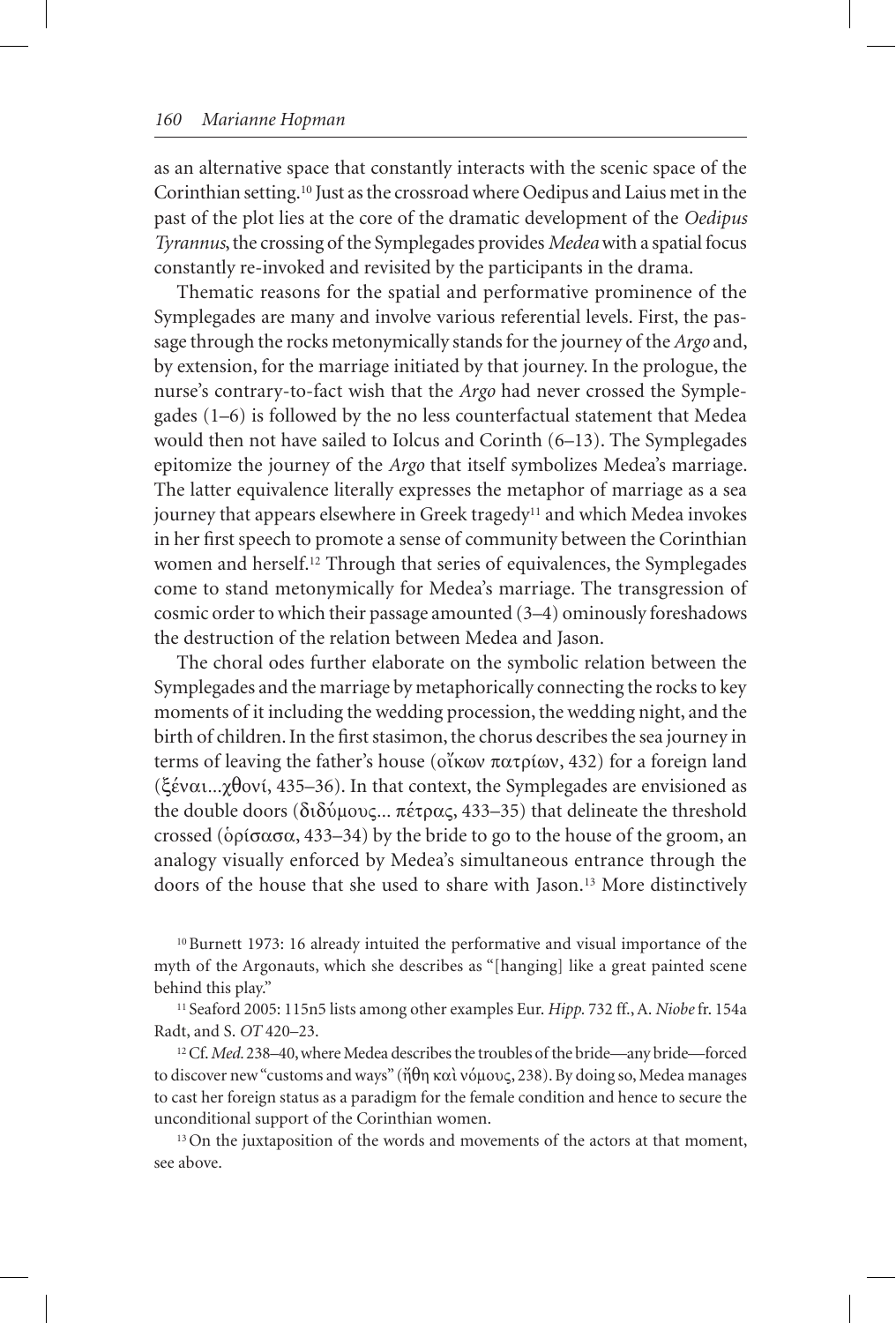sexual connotations are conjured up in the parodos, when the passage through the straits is described as a night event ( $v$ ύ $\chi$ ιον, 211–12) and the Bosphorus referred to as the "key" (κλῆιδ', 213) of the Black Sea. The passage closely follows a reference to Jason as the "evil bridegroom betrayer of [Medea's] bed" (τὸν ἐν λέχει προδόταν κακόνυμφον, 206), and key imagery is used elsewhere in Euripides and Aristophanes to refer to defloration; it is thus tempting to follow Rush Rehm in his reading of the lines as a metaphor for the wedding night.<sup>14</sup> Finally, in the fifth stasimon, the chorus juxtaposes an evocation of Medea's vain labor pains (1261–64) to the last mention of her passage through the Symplegades. Here, as Rehm suggests, the straits seem to be linked to Medea's body and to offer a metaphor for childbirth.15 The association between the Argo journey and the marriage of Jason and Medea goes far beyond chronological coincidence. Not only is the marriage metonymically equated to the sea journey, but its most important components are metaphorically tied to the passage through the Symplegades. Medea's marriage to Jason chronologically, metonymically, and metaphorically coincides with the journey of the *Argo*.

### a symbolic revision of the journey of the *argo*

The symbolic equation of the marriage and the passage through the Symplegades bears important implications for the logic of Medea's revenge. I mentioned earlier that, in Medea's view, Jason's new marriage amounts to a destruction of their bond. Her revenge, especially the infanticide, precisely enacts that view. As Christopher Gill (1996: 168–69) has emphasized, by killing the children, Medea destroys the tangible proof of her relationship with Jason; by causing their death, she acts out in the most literal and irreversible manner the vanity of his oaths (496–98) and, ultimately, of their shared past. Yet the revenge involves a second spatial and referential level. Since the marriage chronologically, metonymically, and metaphorically coincides with the journey of the *Argo*, the revenge unfolds as a new journey, a revised version

14Rehm 2002: 254, who quotes Eur. *Hipp*. 538–40 and Ar. *Thesm*. 976. In the former passage, Eros is referred to as "the holder of the keys  $(\kappa \lambda \eta \iota \delta \sigma \hat{v} \chi \sigma \nu)$  to the beloved chambers ( $\theta\alpha\lambda\dot{\alpha}\mu\omega$ ) of Aphrodite." The allusion to defloration is reinforced by the fact that, as Barrett 1966 points out ad loc., the word  $\theta \alpha \lambda \alpha \mu$  hints at the use of the term to refer to a bridal chamber. Ar. *Thesm*. 976 praises Hera "who holds the keys of marriage" (κλῆιδας γάμου φυλάττει). On Aristophanes' sexual use of gates and passageways, see Henderson 1991: 137–38.

<sup>15</sup> Rehm 2002: 254. Those lines describe the crossing of the straits more violently than its previous evocations. The violence implicit in the word  $\dot{\epsilon} \sigma \beta o \lambda \dot{\alpha} v$  (from  $\epsilon i \sigma \beta \dot{\alpha} \lambda \lambda \omega$ , "throw into, invade") may mirror both Medea's pains in childbirth and her brutal annihilation of their outcome.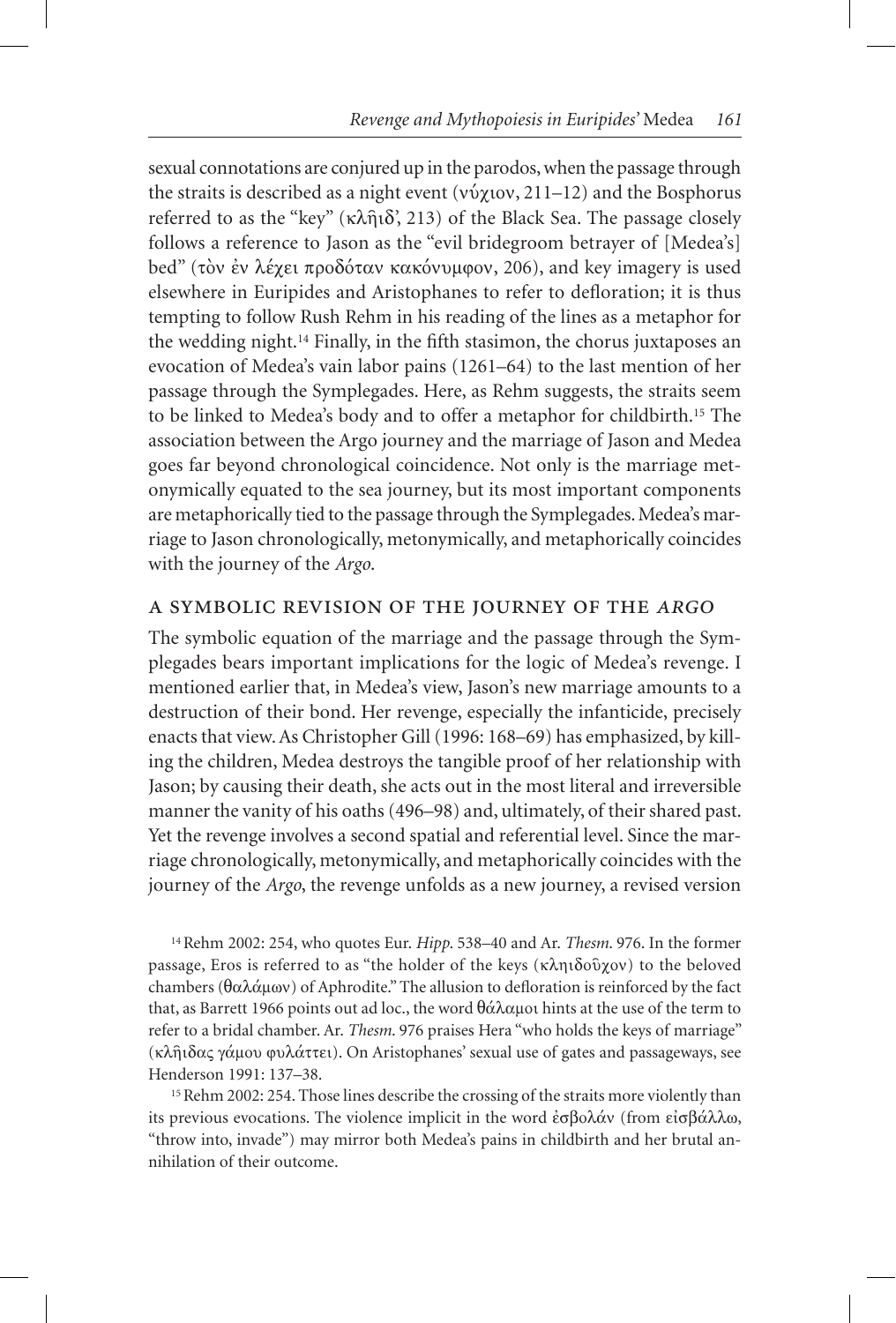of the Argonauts' story.16 Six moments can be identified in that revision of the heroic saga.

(1) At the beginning of the play, Medea finds herself in a critical situation. The circumstances of her departure from Colchis, combined with Jason's marriage to the princess, place her in a state of utter isolation, epitomized by her exile decreed by Creon. Several nautical images uttered by Medea herself (257–58, 278–79), the nurse (78–79), and the sympathetic chorus (361–63, 442–43, 647–48) compare her to a ship full of bilge-water (78–79) and tossed in the midst of a rough sea, with no place to anchor ( $\mu \epsilon \theta$ op $\mu$ ίσασθαι, 258 and 443) or to achieve a safe landing ( $\mathring{\epsilon}$ κ $\beta$ ασις, 279). While Medea's enemies have confidently "spread their sails" (278–79), she finds herself in a surging sea (κλύδωνα, 362) where it is difficult or impossible to find a path (άπορον, 362;  $\delta$ υσπέρατον, 647–48). By challenging his relation to Medea and therefore questioning the process that brought her to Greece, Jason's engagement to the Corinthian princess has put Medea back into the turbulent waters that accompanied her passage from Colchis to Greece.

(2) Medea, however, quickly takes the situation into her own hands. Once she has managed to postpone the exile for a day, she starts deploying her revenge verbally in the *agon* by uttering words that simultaneously bring her solace and hurt Jason (473–74). As Gill (1996: 154–74) has shown, the *agon* brings to the fore the incompatibility of Jason's and Medea's views of their ties: she sees as reciprocal and binding *charis* (508, 526) what he considers a temporary and practical association. Because those ties were initiated and defined by the events in Colchis, the *agon* also involves a debate about the past that gives Medea the opportunity to provide her own, unorthodox version of the events. Jason, on the one hand, downplays Medea's agency in the Argo saga and attributes the success of his expedition to the help of Aphrodite, "the only one of gods and mortals that brought safety to [his] voyage" (526–28). His version emphasizes his autonomy (ἐγώ, 526) and, as Deborah Boedeker (1991: 106) has pointed out, casts the Argo expedition as a heroic quest in the epic or lyric model. Just as Odysseus is assisted by Athena in his search

<sup>16</sup> I obviously disagree with Barlow 1971: 97–98, 105 and Kurtz 1985: 483, whose studies of Euripidean imagery deem the nautical metaphors in *Medea* stereotyped and irrelevant. Other commentators, including Musurillo 1966: 67–68 and Boedeker 1997: 130, stress the relevance of the nautical imagery to the background of the plot and the expedition of the Argonauts. My argument goes further and suggests that those metaphors amount to a revised enactment of the Argo journey. The engagement of the play with the Argo saga has been recognized by Rehm 1989: 98 and Boedeker 1991: 104–09, who suggests that Medea's revenge negates the old glorious epic of the *Argo*. I develop that insight by showing that Medea's revenge stages a revised version of the Argo saga.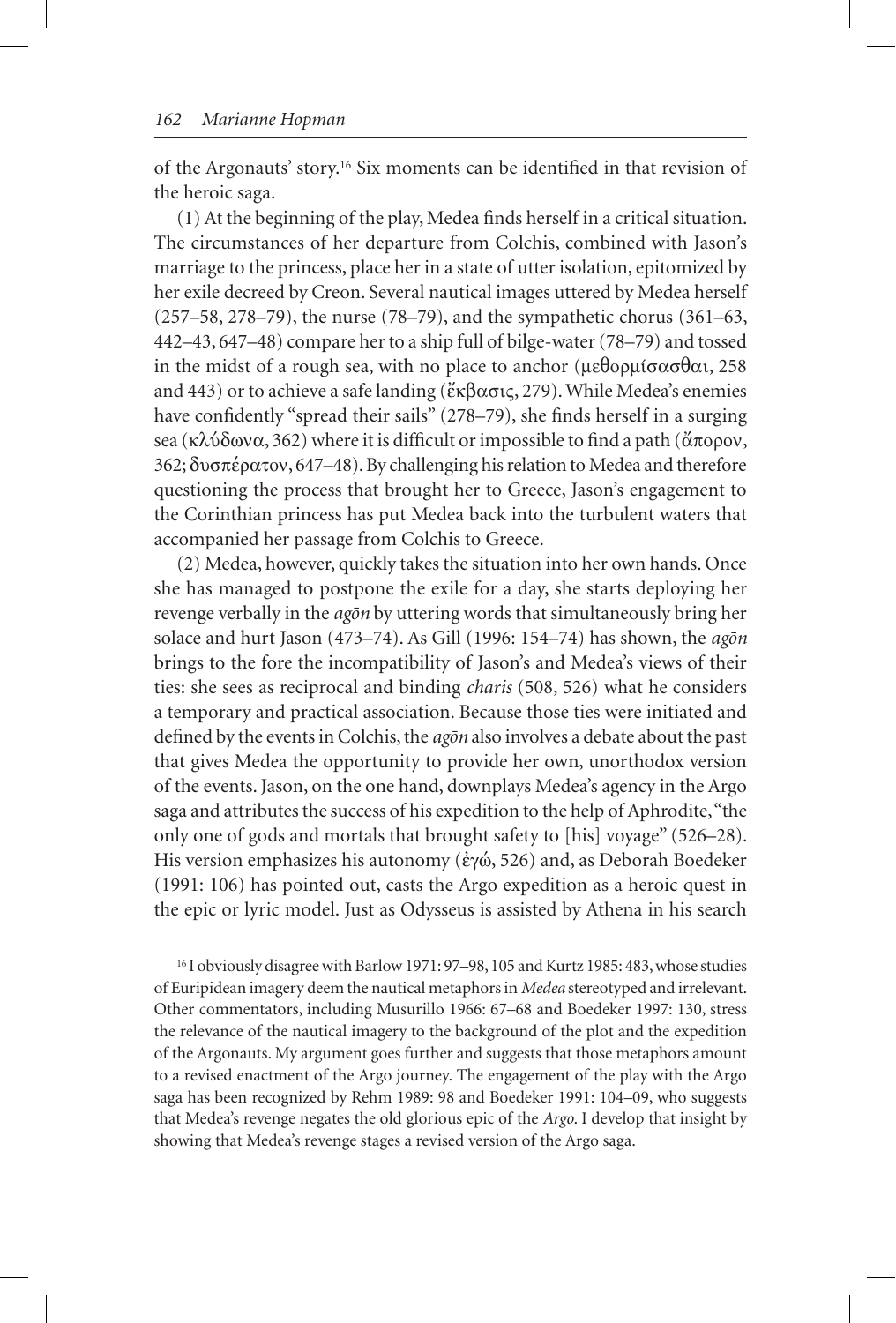for Ithaca in the *Odyssey*, Jason receives the assistance of Aphrodite in his quest for the Golden Fleece. His version of it comes close to that of Pindar's fourth *Pythian Ode*, which too emphasizes the help that Aphrodite gave to Jason and presents Medea as a victim of the spells of love (Pi. *P*. 4.213–19). Medea, on the other hand, offers a version of the journey that jeopardizes Jason's heroic status and emphasizes the help that she brought him (475–87). First-person verbs pile up as she argues that she saved him from the bulls  $($ έσωσα, 476), killed the dragon (κτείνασ', 482), betrayed the house of her father ( $\pi \rho$ οδοῦσ', 483), came to Iolcus (ἱκόμην, 484), killed Pelias (ἀπέκτειν', 486), and ruined his whole house (ἐξεῖλον, 487). If mentioned at all, Jason only occurs as a passive object of her actions (πεμφθέντα, 478; σπεροῢντα, 479). In that version of the Argo journey, Jason's agency is displaced; the heroic role is filled by Medea. Indeed, Jason fully senses the implications of the speech, its performative power, and the danger that it raises for his heroic reputation. Before launching into his own version of the story, he metaphorically casts himself as a steersman ( $o\iota\alpha\kappa$ o $\sigma\tau\rho\acute{o}$ φον, 523) who had better use the very fringes of his sail (άκροισι λαίφους κρασπέδοις, 524) to escape from Medea's lashing tongue (υπεκδραμείν την σην στόμαργον... γλωσσαλγίαν, 524–25). The relevance of the image goes far beyond the commonness of seafaring metaphors with reference to political leadership (so Mastronarde, 2002 ad 523). Instead, it fully acknowledges the implications of Medea's speech and the danger raised by her voice. In contrast with the tale that had praised Jason's glorious sea-voyage and return to Iolcus, Medea has started to present a version that metaphorically puts him into dangerous waters, surrounded by sea-creatures ready to devour him.

(3) The next scene with Aegeus yields one further element in the preparation of the vengeful journey staged by Medea. Coming back from Delphi where he interrogated the oracle about his sterility, the Athenian king agrees to grant asylum to Medea and to protect her against Jason and Creon in all circumstances (719–45). As such, the scene is an indispensable element of the plot since it counteracts Medea's earlier isolation and the exile decreed by Creon.<sup>17</sup> Yet its implications go beyond that practical element. As Roger Dunkle (1969: 99–101) emphasizes, Aegeus functions as a precise complement to Jason. The relation that Medea builds with him closely enacts the conception of marriage that she has just developed in the *agon*: a reciprocal relation of *xenia*, complete with oaths that make up for those broken by Jason (731–55) and a promise that Aegeus will sire children (714–18), but deprived of the erotic attraction that Jason had emphasized in his own version of the

<sup>&</sup>lt;sup>17</sup> About the structural function of the Aegeus scene, see Grethlein 2003: 335–45.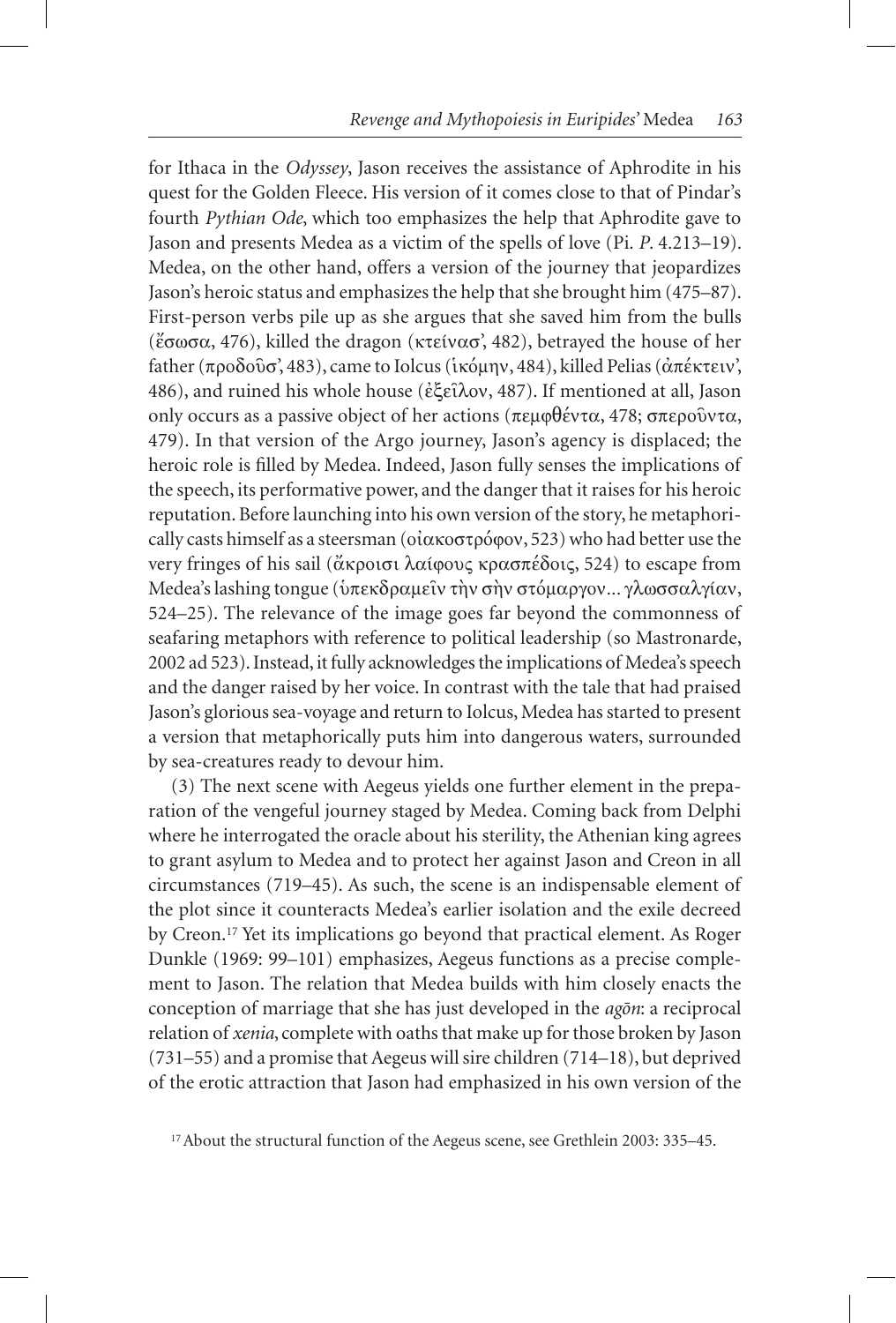story. Accordingly, Aegeus is a key element in Medea's revised version of the journey, since he will be the harbor ( $\lambda \mu \eta v$ , 769) to which she will attach her stern-cable ( $\pi$ ρυμνήτην κάλων, 770). Finally, Aegeus's willingness to utter solemn oaths, complete with self-directed curses, reasserts the performative value of language jeopardized by Jason's broken oaths. From then on, Medea's revised version of the Argo saga rises to a new level, and the verbal metaphors become acted out in symbolic deeds.

(4) Once Aegeus's protection is secured, Medea can fully deploy her revenge which, as she informs the chorus (772–93), now involves killing Jason's bride, anyone who touches the princess, and her own children.18 As Medea describes it, the triple murder is geared toward preserving her honor and hurting Jason to the full by destroying his house, his present children, and the hope that he may sire new ones (803–06). Yet the murder of the princess also symbolically revisits the story of the Golden Fleece and the first moments of the relationship of Medea and Jason.

The princess dies poisoned by gifts—a delicate robe and a wreath of beaten gold (λεπτόν τε πέπλον καὶ πλόκον χρυσήλατον, 786)—that Medea has the children deliver to her, allegedly to win over the princess and have her convince Creon to revoke the boys' exile (942–51). The gift-giving process and the gifts themselves bear close resemblance to Medea's version of the events in Colchis. Once again, Jason will reach his goals—the revocation of the children's exile—thanks to the help of women—the princess, and ultimately Medea. His tranquil confidence in his ability to convince the princess "if she is indeed a woman like the rest" (945) ironically acknowledges that the events about to unfold reiterate past experiences. His begging for a "favor" ( $\chi \dot{\alpha}$ ριν, 1155) from the princess mirrors the favor ( $\chi \dot{\alpha}$ ριν, 508) that Medea claims to have done for him. The gifts themselves are reminiscent of the Golden Fleece. Like the Fleece, they come from Medea's paternal house ("Ηλιος πατρὸς πατήρ, 954–55); moreover, as Louis Gernet (1981: 131–40) and Melissa Mueller (2001: 490) have noted, the juxtaposition of the golden crown (786, [949], 978, 984, 1160) and a cloth object mirrors the composite nature of the Golden Fleece. By accepting the gifts, Jason unwittingly lets Medea reiterate her gift of the Golden Fleece and enact her—as opposed to his own—version of the events in Colchis.

While the gift process confirms Medea's version of the Argo saga, its outcome—the death of the princess—dramatically revisits the wedding that followed the capture of the Golden Fleece. Aside from resembling the Fleece, the gifts are also a dowry, "wedding gifts" ( $\varphi$ ερνάς, 956). Accordingly, the princess's donning of the crown and robe is described as a perverted wedding

<sup>&</sup>lt;sup>18</sup> About the motivation for Medea's change of plans, see part III below.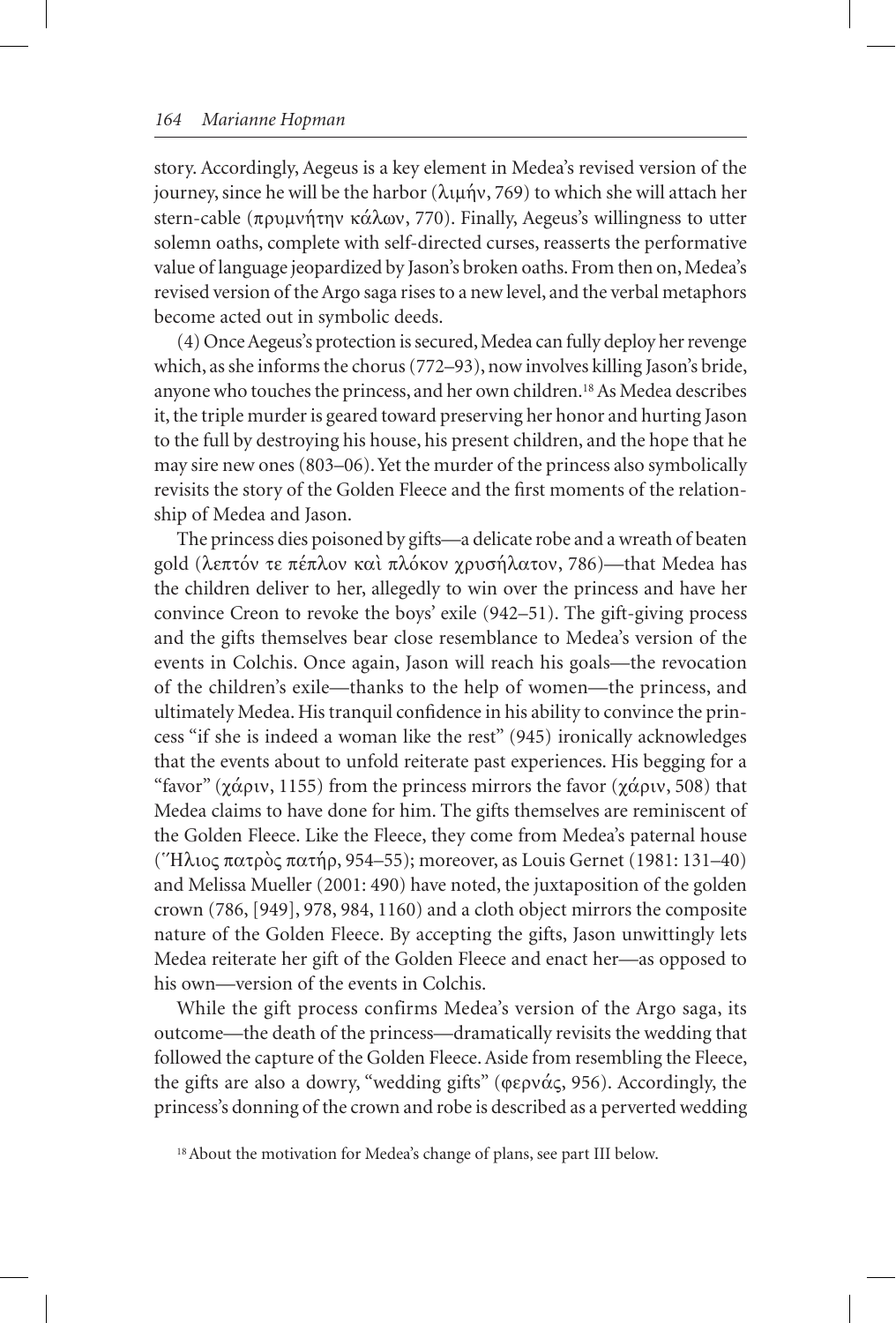scene that symbolically revises the wedding of Medea and Jason. The princess acts as a substitute for a young Medea.<sup>19</sup> She is Jason's bride ( $v$ ύμφη, 1066; cf. 1137, 1179) just as Medea once was ( $v$ ύμφα, 150); she wears the attire that Medea probably donned on her wedding day; her foot is "milk-white" (παλλεύκωι, 1164) like Medea's neck (πάλλευκον δέρην, 30); and she looks at Jason with the same eagerness ( $\pi \rho \acute{o} \theta \nu \mu \nu$ , 1146) that Medea displayed when she followed him from Colchis to Greece ( $\pi \rho \acute{o} \theta \nu \mu o \varsigma$ , 485). By killing the princess, Medea does not only annihilate Jason's hopes to build a new family tied to the royal house (Rehm 1989: 107–8 and 111–12; Rehm 1994: 103–5), she also stages a revised version of her own wedding that emphasizes her autonomy as gift giver and enacts the consequences that, according to her, result from Jason's remarriage. The young, innocent Medea inflamed by love for Jason has been annihilated and transformed into a bride of Hades.

(5) Once the princess and Medea's younger self are dead, only the children remain as traces of the past. Their death therefore logically follows from that of the princess, a link sensed by the chorus in the fourth stasimon (976–79) and emphasized in Medea's monologue where the thought that the princess is perishing (νύμφη τύραννος ὄλλυται, 1066) abruptly puts an end to her hesitations. Like the princess's death, the infanticide symbolically acts out Medea's interpretation of Jason's remarriage. Earlier in the *agōn*, she had emphasized that Jason's broken oaths make her help in Colchis a vain gesture  $(\mu\alpha\tau\eta\nu, 497)$ . That vanity is mirrored by the chorus's description of Medea's vain childbirth pains ( $\mu \acute{\alpha} \tau \alpha v$ , 1261, 1262) as she kills her sons off-stage. The filicide symbolically revises the Argo saga by destroying the most obvious proof of Medea's and Jason's shared past.

(6) The final encounter between Medea and Jason both acknowledges and explores the implications of that symbolic revision. After announcing to Jason that she will bury the children, institute a cult in their honor, and go to Athens, Medea prophesies that he will encounter a death worthy of his deeds and have his head struck by a remnant of the Argo ('Apyo  $\hat{\alpha}$ ) σὸν λειψάνωι πεπληγμένος, 1387). While it is unclear whether the story was traditional or invented by Euripides (Mastronarde 2002: 55), it sharply echoes the opening lines of the play.<sup>20</sup> The participle  $\pi \epsilon \pi \lambda \eta \gamma \mu \epsilon \nu o \varsigma$  comes from the

19The similarities between Medea and the princess have been noted by Boedeker 1997: 143, who interprets them as a demonstration of Medea's power to assimilate the features of other characters in her story. My interpretation of the princess as a substitute for Medea coincides with Pasolini's reinterpretation of Euripides' tragedy in his 1969 film, where Medea gives the princess the attire that she wore when she met Jason in Colchis.

<sup>20</sup> For a detailed analysis of the formal correspondences between the first and last parts of *Medea*, see Cunningham 1954: 157.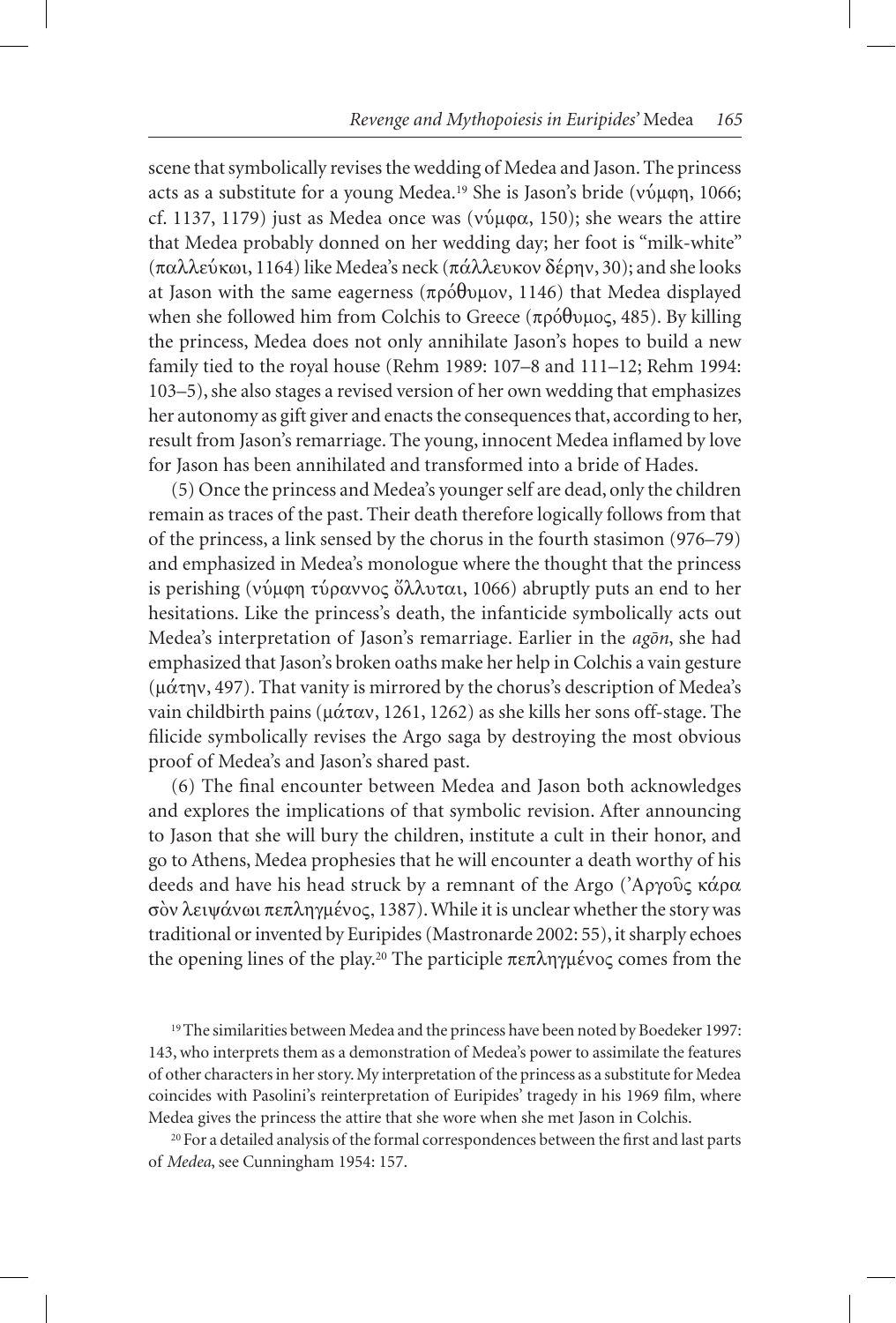same verb  $\pi\lambda\eta\sigma\sigma\omega$  "strike" as the toponym Symplegades (Συμπληγάδες), whose occurrence in the prologue of Medea is its first extant attestation. The ring composition thus casts the death foreseen by Medea as a suitable though delayed response of the Crashing Rocks to Jason's initial transgression.<sup>21</sup> Jason too senses that the outcome of the drama counteracts the Argo expedition. Not only does he regret having brought Medea from Colchis (1329–32), but in his two final lines (which may be the final lines of the play if 1415–19 are indeed spurious)<sup>22</sup> he wishes that he had never begotten the children rather than witness their murder. The grammatical structure of his contrary-to-fact wish (ούς μήποτ' έγὼ φύσας ὄφελον, 1413) closely parallels the nurse's initial wish that the *Argo* had never crossed the Symplegades (Εἴθ' ὤφελ' 'Αργοῦς μή διαπτάσθαι σκάφος, 1) and provides a suitable closure to the tragic plot. Medea's revenge has fulfilled the nurse's wish and symbolically negated the Argo journey.

The violent exchange between Medea and Jason contains one further detail that brings that new version of the story even closer to an utter revision of the past. After singling out Medea as the most hateful woman of all, Jason describes her as "having a nature more savage than Tyrrhenian Scylla" (1342–43). Shortly after (if the lines are not spurious), Medea coolly acknowledges the comparison and argues that her deeds are a legitimate retaliation for the way Jason treated her (1358–59).<sup>23</sup> The two references to Scylla are short and include little characterization except for her savagery ( $\dot{\alpha}$ γριωτέραν, 1343) and location in the Tyrrhenian sea. The poetic pedigree of the monster, however, indicates that it participates in Medea's revision of the Argo journey. Like the Symplegades, Scylla and her counterpart Charybdis delineate sea narrows, an attribute apparent as early as the *Odyssey* and emphasized here by the epithet Tuponyic, coined after the sea that spans the north of Sicily and west of Italy, and ends at the Straits of Messina. Moreover, the rocks crossed

21As Mastronarde 2002: 55 notes, the motif of Jason's deadly stroke by a remnant of the *Argo* parallels a tale transmitted by Diodorus Siculus, according to which a hunter is killed in his sleep by the head of a boar that he has suspended from a tree as an impious dedication to himself (D.S. 4.22.3). Just as the boar is the hunter's source of pride and glory, so is the *Argo* the guarantor of Jason's fame. The fact that he dies struck by a remnant of the ship matches the inglorious version of the Argo saga staged by Medea.

<sup>22</sup> For a discussion of the authenticity of the lines, see Mastronarde 2002 ad loc.

<sup>23</sup> Aesthetic considerations about the "flatness" of the relative clause ή Τυρσηνὸν ώικησεν πέδον and the "impropriety" of the word πέδον to describe Scylla's habitat, have led Arthur Verrall, followed by James Diggle, to excise line 1359 and take the kot of 1358 as adverbial. While the aesthetic judgement of modern editors may not be a sufficient argument to excise the line, my argument does not depend on its authenticity.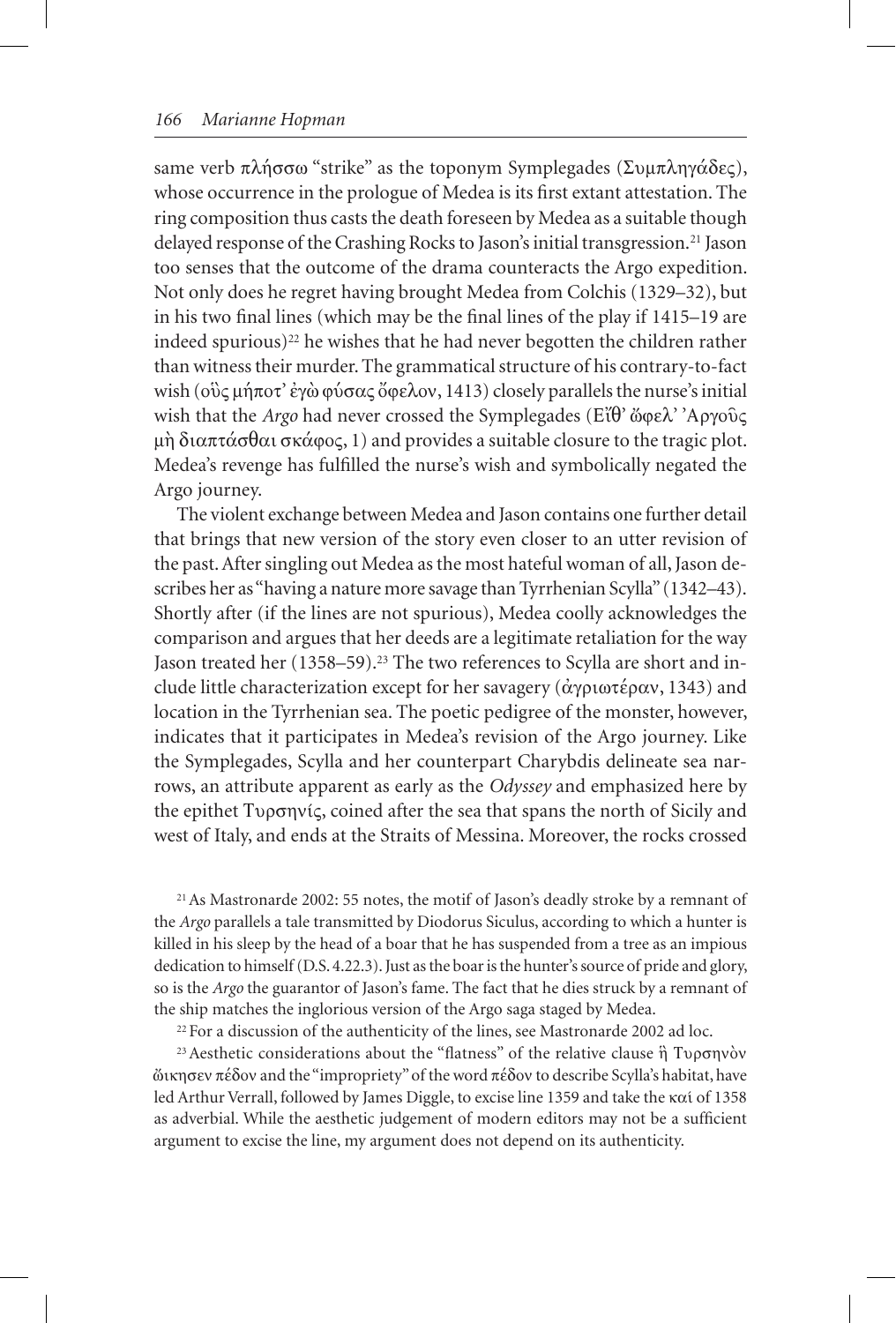by Jason whether they are called Symplegades, Cyaneae, or Planctae and the straits of Charybdis and Scylla are often featured as structural alternatives. In the *Odyssey*, Circe describes the Planctae, on the one hand, and Charybdis and Scylla, on the other, as two possible routes that Odysseus could take after passing the island of the Sirens  $(Od. 12.55-126).<sup>24</sup>$  Two centuries after Euripides, Apollonius of Rhodes places the Symplegades against Charybdis, Scylla, and the Planctae in mirroring positions on the Argonauts' way to and from Colchis (Vian and Delage 2002: III, 41). In the context of the nautical "meta-space" of Euripides' tragedy, Medea's assimilation to Scylla amounts to a replacement of the Symplegades with a new set of straits.

That assimilation, moreover, does not occur only at the linguistic level. As Wiles (1997: 122) suggests, Medea's final position in a dragon-driven chariot, overlooking Jason from the top of the *skēnē*, and holding two corpses in her arms, provides a visual counterpart for the comparison.<sup>25</sup> The verbal image is fully enacted on stage: the dragons are reminiscent of the fish or snake tails characteristic of Scylla in visual arts, while Medea's lofty position and the bodies that she holds parallel the monster's location in a high cliff and the sailors that she snatches in the *Odyssey* (*Od*. 12.73–84 and 12.245–57).26 By the end of the play, Medea has indeed *become* a Scylla and Jason stands below as a helpless Odysseus whom she has bitten ( $\delta \eta \xi$ etai, 1370) to the quick.

The implications of Medea's transformation are twofold. First, it contributes to the challenge that her appropriation of heroic values raises for Jason's own heroism. The two sets of straits convey opposite connotations. The Symplegades or Planctae are a locus of heroic glory, one of the most famous moments of the Argo journey. In the *Odyssey,* after Circe singles out the *Argo* as the only ship ever able to sail past the Planctae, she calls her "who is in all men's minds" (π $\alpha$ σι μέλουσα, *Od.* 12.70), an expression reminiscent of the phrase πασι... ανθρώποισι μέλω (*Od.* 9.19–20) that Odysseus uses in conjunction with a reference to his heaven-reaching glory (κλέος, *Od.* 9.20) at

<sup>24</sup> The structural equivalence of the Planctae on the one hand and Charybdis and Scylla on the other, are further emphasized by verbal and narratological similarities in Circe's description, on which see Hopman 2005: 62.

<sup>25</sup> The evidence for dragons or serpents pulling the chariot comes from the B scholium to *Med.* 1320 and from the iconography of South Italian vase-painting, where the theme of Medea's escape on the chariot of the Sun first occurs (and becomes popular) after 430 b.c.e. See Cunningham 1954: 152 for a discussion of the scholia and Sourvinou-Inwood 1997 for a careful evaluation of the visual evidence to reconstruct the staging of the tragedy.

<sup>26</sup> For Scylla's representation in the visual arts, see *Lexicon Iconographicum Mythologiae Classicae* s.v. Scylla.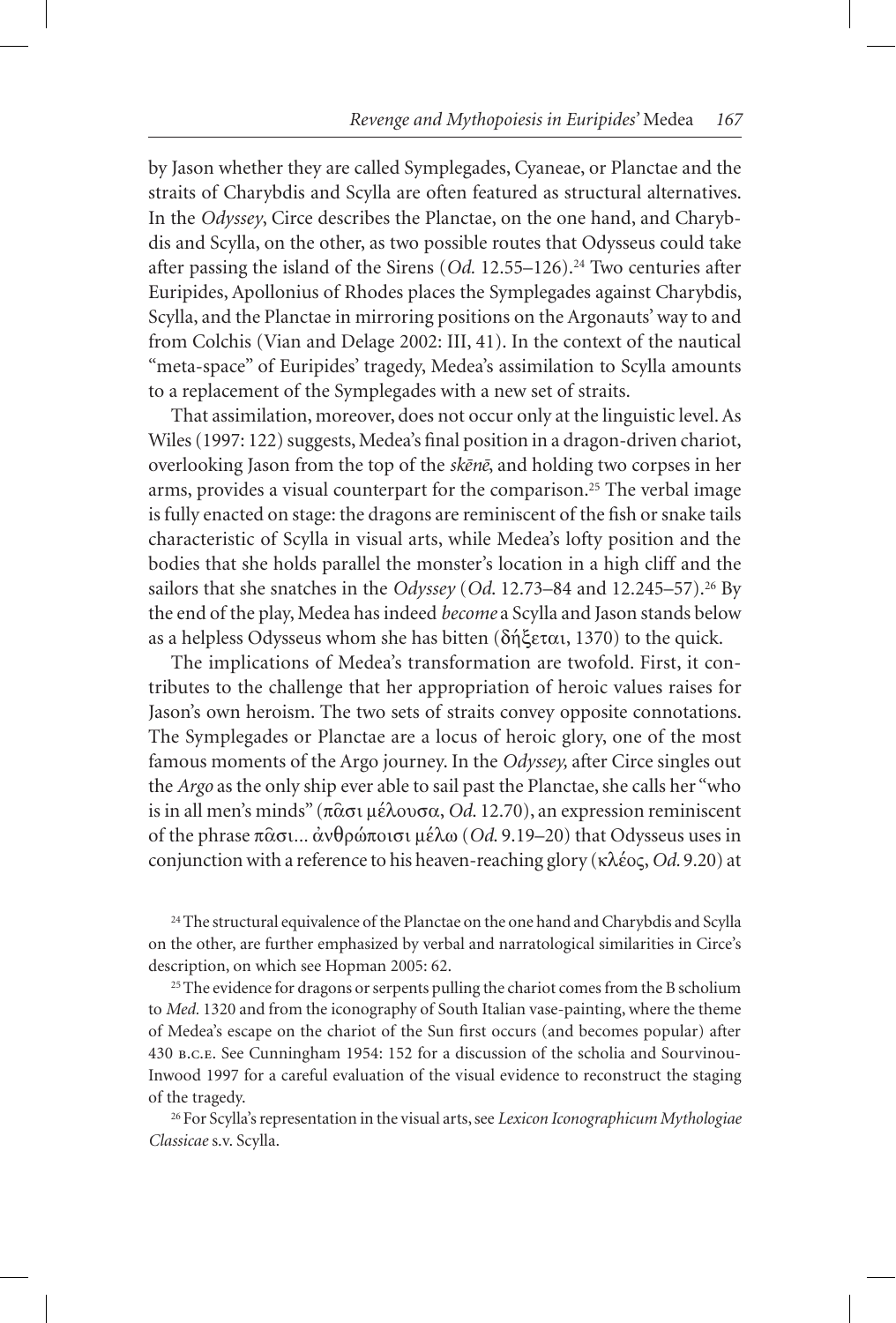the beginning of the *apologoi*. From a formulaic standpoint, the phrase  $\pi \hat{\alpha} \sigma \iota$  $\mu$ έλουσα is semantically connected to heroic glory. Jason's successful passage through the Planctae is one of his claims to immortal fame as celebrated in epic poetry. In the exodos of *Medea,* Jason himself alludes to that epic past by calling *Argo* "beautiful of prow" (καλλίπρωιρον, 1335), a rare ornamental epithet reminiscent of epic diction. Conversely, the passage through Scylla and Charybdis is one of the lowest moments in Odysseus's journey, when neither his wits nor his strength can save his men from the impending danger that becomes "the most pitiful scene that [his] eyes have looked on in [his] sufferings" (*Od.* 12.258–59).<sup>27</sup> While the Planctae or Symplegades traversed by Jason are a traditional locus of heroic glory, Scylla and Charybdis define narrows through which even the most cunning hero of all cannot find a safe passage. Medea's transformation into Scylla at the end of the tragedy deals the final blow to Jason's traditional heroic status.<sup>28</sup>

Moreover, that transformation brings the revision of Medea's and Jason's story very close to a literal nullification of the past. In the previous scenes, Medea had first verbally revised the Argo journey in the *agon* and then acted out that revision through symbolic substitutes, including the princess and the children. Her metamorphosis into Scylla—and Jason's simultaneous transformation into a helpless Odysseus—brings that revision to a new level that involves the actual participants of the past events. I showed earlier that the Symplegades and the straits of Charybdis and Scylla are alternative paths, hence incompatible spaces from the *Odyssey* onward. Since the Symplegades are metaphorically and metonymically associated with the marriage, Medea's transformation into Scylla symbolically negates the past that she once shared with Jason. While history can never be undone, Medea's revenge comes very close to such nullification. Her revenge acts out a gradual negation of the Argo journey that first involves words, then symbolic substitutes, and finally the original actors. To that extent, her palinode fully exploits and demonstrates the capacity of drama to symbolically re-enact, and thereby modify, events of the past.

<sup>27</sup> About the Scylla episode as Odysseus's failure to use a heroic, Iliadic strategy, see Hopman 2005: 62–66.

<sup>28</sup> Jason's loss of his heroic status was already pointed out by Burnett 1973, who stressed that "behind the worldly oath-breaker of the visible play there stands always the larger and more disturbing figure of the hero who has sullied his quest" (17). I disagree, however, with Burnett's idea that Jason was never a full hero in Greek poetic traditions. The diction of *Odyssey* 12 makes it clear that he was.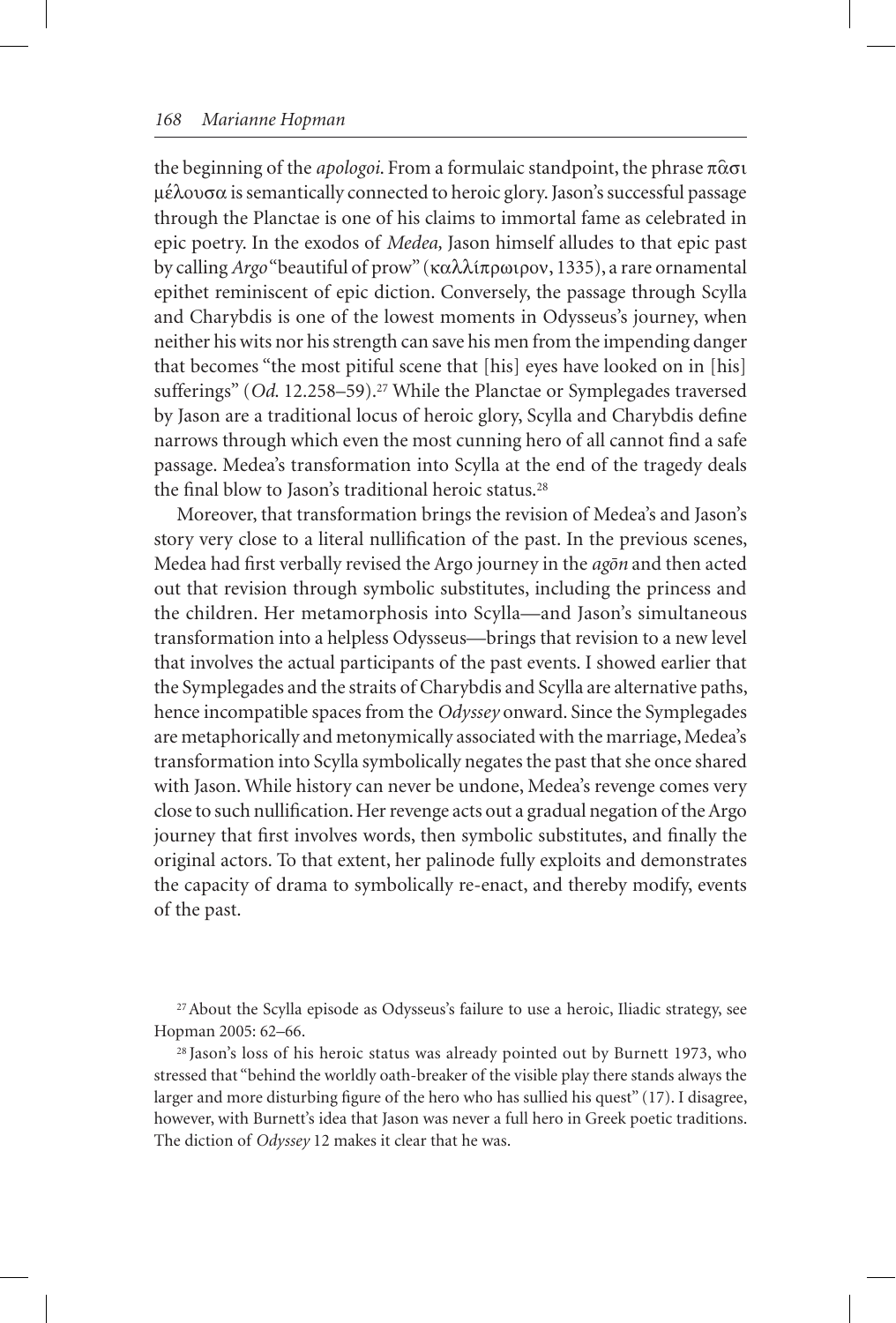#### an aborted epic

Medea's revised version of the Argo saga at least partly fulfills the hopes expressed by the chorus in the first stasimon. The poetic tradition, indeed, has been reconfigured— $\sigma\tau\rho\acute{\epsilon}$ γουσι φ $\hat{\alpha}$ μαι. Yet that palinode may not be enough to bring a "life of good fame" (εὖκλειαν . . .  $\beta$ ιοτάν, 415–16) and "honor" ( $\tau \mu \alpha$ , 417–18) to the "female race." As Gregory Nagy (1999: 16–17 and passim) has shown, the notion of glory ( $\kappa\lambda\acute{\epsilon}o\varsigma$ ) is intrinsically connected to the genre of epic poetry in ancient Greek culture. That connection is exemplified in the first stasimon*,* whose meter, dialect, and intertext make it clear that the chorus thinks of Medea's glory in terms of epic poetry.<sup>29</sup> The dactylo-epitrites of the first stanza are reminiscent of dactylic hexameters (Page 1938: 183–85); the Ionic contraction of the infinitive  $\hat{v}$ µv $\hat{v}$ o $\alpha$ <sub>1</sub> (423) may refer to the dialect of the misogynist poetry of Archilochos, Hipponax, and Semonides that the chorus hopes to see put to an end (Page 1938 ad 423), but it also connotes Homeric diction; the phrase  $\theta$ έσπιν άοιδάν (425) echoes the diction of the *Odyssey*, where it refers to the "divine song" performed by Phemios (*Od*. 1.328) and to the "divine gift of singing" of Demodokos (*Od*. 8.498). If Medea's revenge is to bring honor to women, it needs to initiate an epic tradition in her praise.

While tragedy can of course not morph into epic, it may include some proleptic references to epic songs to be performed in praise of its main characters. That capacity is exemplified in Euripides' *Alcestis*. Alcestis's willingness to die in lieu of her husband is described as a female equivalent for what Jean-Pierre Vernant (1991) has called the "beautiful death" of epic warriors. Just as Sarpedon and other Iliadic heroes fall in their prime like trees to the ground (*Il*. 16.482–84), so Alcestis dies in bloom, at the peak of her "flowering youth" (*Alc*. 471–72). As Achilles, Agamemnon and their ilk compete to win honor and become the "best of the Achaeans" (*Il*. 1.91, 2.768, etc.), so does Alcestis's death make her worthy of "honor" (τιμῆς, *Alc.* 434) and the title of "best woman" (γυναῖκ' ἀρίσταν, *Alc.* 442). Accordingly, the chorus suggests that just like Achilles, Alcestis will become the subject of epic songs. In the second stasimon that immediately follows her death, they announce that poets will "sing her *kleos*" (κλέοντες, 447) both "to the seven-stringed lyre and in hymns without the lyre" (446–47)—that is, in both lyric and epic songs. Moreover, those songs will involve the participation of a large audience, including the Athenian spectators, since they will be performed both

<sup>29</sup> See Boedeker 1991: 108n53 for a brief analysis of the songs envisaged in the first stasimon as epic poetry.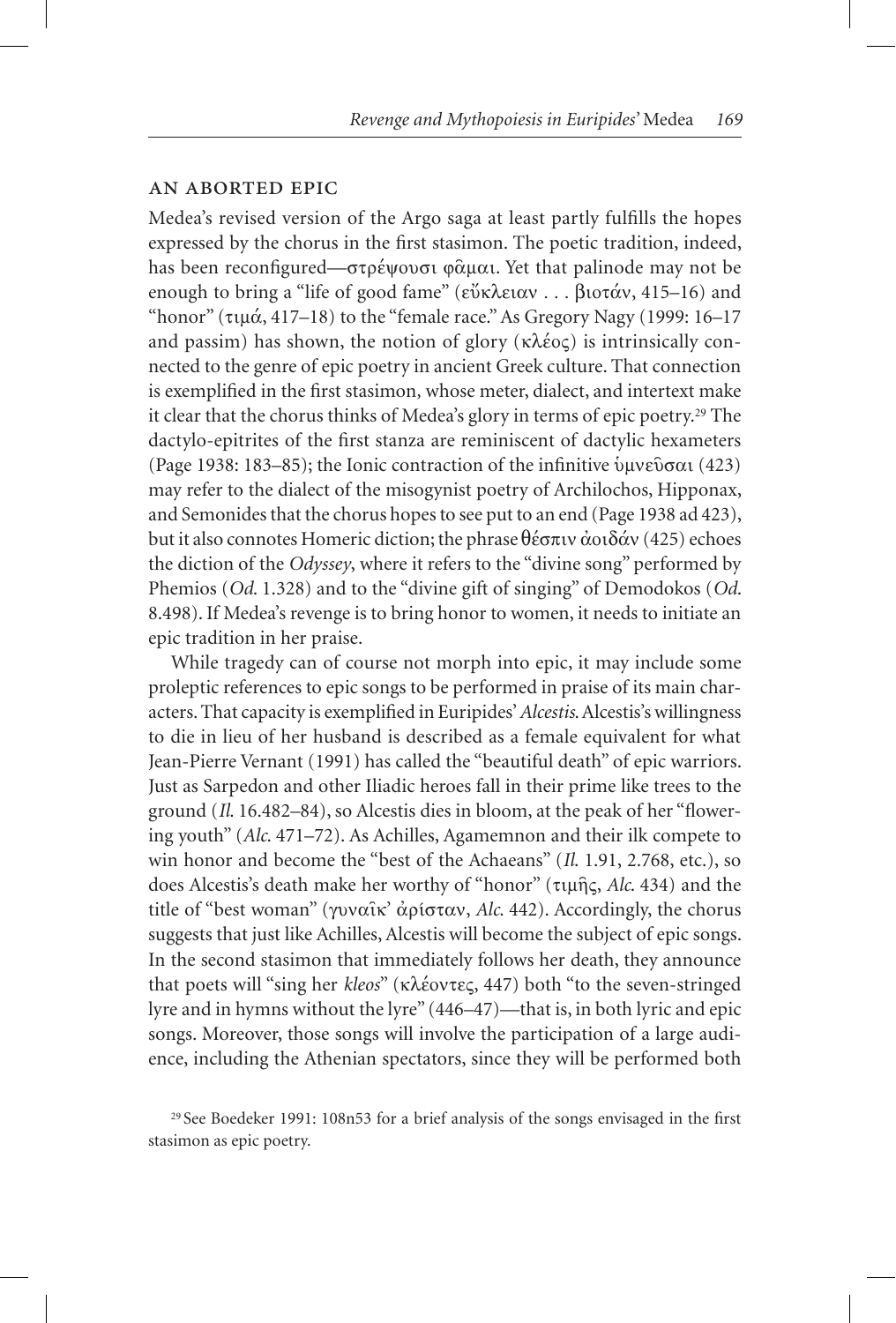in Sparta and in "rich and blessed Athens" (452). According to the chorus, Alcestis's death will leave behind epic and lyric songs for singers to perform (453–54) and for the whole Greek community to echo and embrace.

The hopes enthusiastically voiced by the Corinthian women after they hear Medea's initial plan to kill Jason seem to rely on a similar scenario to the one described in the second stasimon of *Alcestis.* That plan, indeed, seems most suitable to initiate an epic tradition since it shares many similarities with the deployment of Achilles' wrath in the *Iliad*. As Ruby Blondell (1999: 163–64) has pointed out, the nurse's opening description of Medea recalls many features of Achilles' grief at Patroclus's death. Medea does not eat (24; cf. *Il.* 19.205–14); she lies prostrate on the ground (27–28; cf. *Il*. 18.26–27); she retreats from her friends (27–33); and she raises the fear that she might kill herself (43; cf. *Il*. 18.32–34). In the words of the nurse, Medea's insensibility to the advice of her friends assimilates her to "a rock or the surging sea" (ως δε πέτρος η θαλάσσιος / κλύδων, 28–29), a comparison reaching back through literary history to Patroclus's complaint about Achilles' harshness (*Il*. 16.33–35) (Mastronarde 2002 ad 28–29). As Gill (1996: 154–74) has noted, Medea's acts and choices later in the play confirm her psychological resemblance to Achilles. Like Achilles, Medea makes the choice of a difficult but honorable life, rather than a prosperous and easy one (598–99; cf. *Il*. 9.410–16); she refuses material compensation for the offense to her honor (616–18; cf. *Il*. 9.378–87); she passionately debates with her *thumos* over what she should do (1056; cf. *Il*. 9.644–48); and she is willing to choose a mode of revenge that implies her own death, if not a physical death like Achilles (*Il*. 18.95–96 and 114–16), at least an emotional one (1028 and 1036–37). Until the infanticide, Medea's revenge has much in common with the development of Achilles' wrath, thus justifying the chorus's hope that she may become the subject of an epic tradition.

The infanticide brings that possibility to an abrupt ending. Such a deed does not fit into the subject matter of epic. Achilles kills, but does not shed his kindred's blood. As Richard Seaford (1994: 11–13) has emphasized, the *Iliad*  and the *Odyssey* depict a society characterized by the solidarity of the household and therefore tend to exclude stories of intra-familial killing. Homeric accounts of the death of Agamemnon and its aftermath, for instance, downplay Clytemnestra's role and do not mention Orestes' matricide.30 The non-Homeric character of Medea's infanticide is fully revealed in the exodos, whose

30About the Odyssean accounts of the return of Agamemnon and their contextual specificities, see Garvie 1986: x and Heubeck et al. 1988: 16–17, with further bibliography on the Atreidae-paradigm in the *Odyssey*.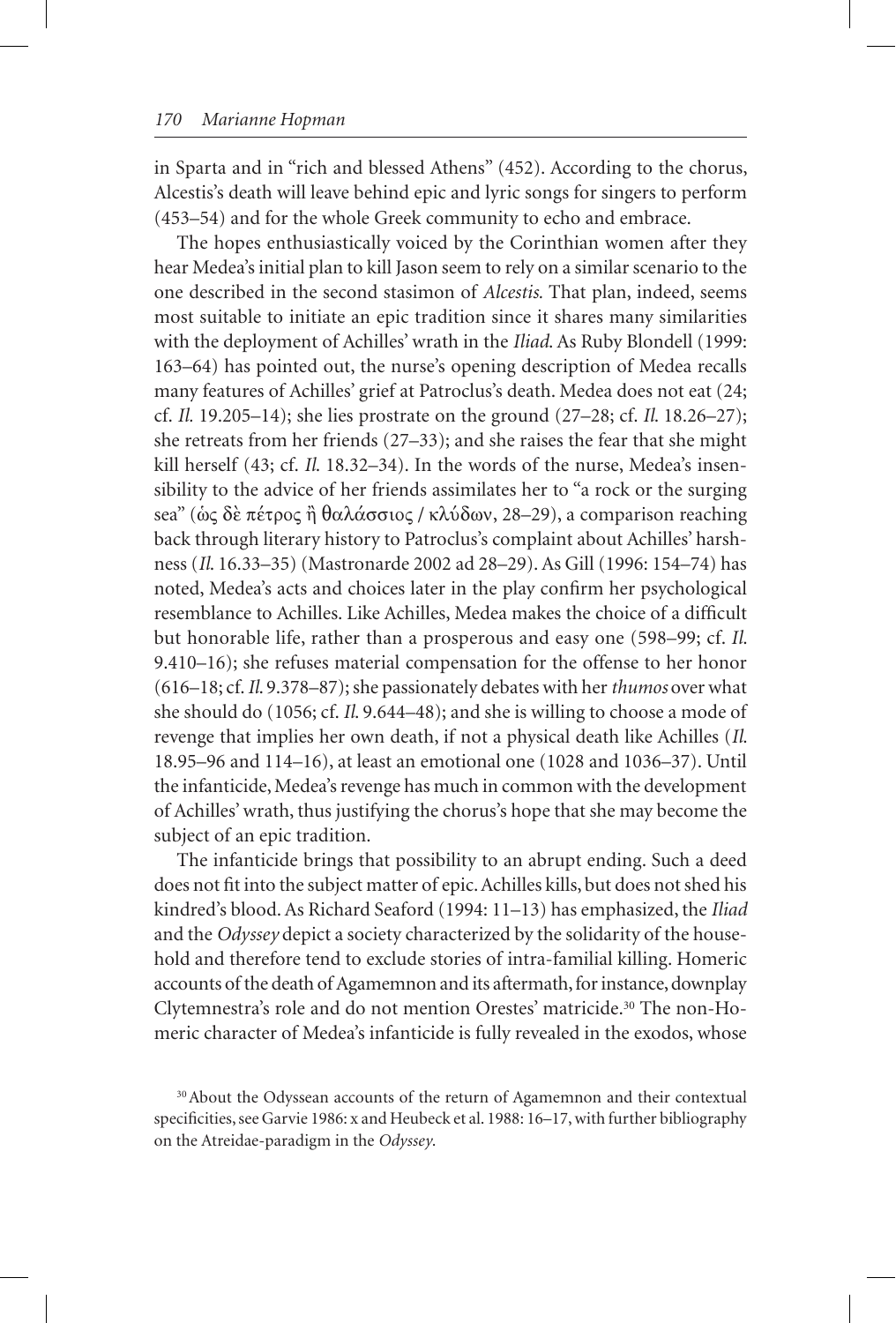progression can be read as a negation of *Iliad* 24. Both involve the encounter of a murderer (Achilles or Medea) and the father of the victim(s) (Priam or Jason), a discussion about the corpses, and provisions for their funerals. Yet those three themes receive opposite treatments. The *Iliad* closes off its announced subject matter—the anger of Achilles—on a scene of reconciliation, physical proximity, and shared grief (*Il*. 24.507–12); conversely, the final scene of *Medea* brings the tension and physical distance between Medea and Jason to a climax, as she stands on the top of the *skēnē* far away from him and proclaims that she killed the children solely to hurt him (1398). Achilles' empathy with Priam leads him to grant the old man's request, accept material compensation for the death of Patroclus, and return Hector's corpse (*Il*. 24.560–70); in contrast, when Jason begs Medea to let him bury (1377) or at least touch (1399–1400; 1402–03) the corpses of his sons, she implacably refuses to do so (1378–83) and dismisses his supplications as empty words (1404). Achilles' reconciliation with Priam leads to the celebration of grandiose funerals that gather the whole Trojan community around Hector's body (*Il*. 24.692–804); Medea announces that she will bury the children "with [her] own hands" (1378)—hence probably alone—in the temple of Hera Akraia, a sanctuary located in Perachora at the fringes of Corinthian territory. Medea's intention to take the corpses there excludes Jason and the Corinthian community from the funerals and involves a very different burial from the emphatically public funerals celebrated for Hector in the *Iliad*. 31 Medea's prophecy sanctions the departure of her revenge from the model of Achilles and closes off the hope that it may inspire an epic tradition.

Just as the plot of Medea's revenge progressively departs from the story of the *Iliad*, so does the evolution of her internal audience confirm that no one will be there to listen to and perpetuate an epic tradition about her. The audience's fundamental role in the performance of Greek poetry, especially praise poetry, is now widely recognized, thanks in particular to the work of Bruno Gentili (1988). The indispensable interaction between poet and audience is epitomized in *Medea* through the intertext of the first stasimon. The phrase  $\theta$ έσπιν ἀοιδάν that the chorus uses to refer to the "divine gift of song" (425) echoes the highly meta-poetic passage of the *Odyssey* when Odysseus challenges Demodokos to sing the fall of Troy exactly as it happened ( $\theta \epsilon \sigma \pi \nu$ άοιδήν, *Od.* 8.498). Subsequently, as he hears Demodokos describe the trick

<sup>31</sup> The rituals to be instituted in Corinth (γητ δὲ τητδε, 1381) are physically disconnected from the tomb in Perachora and involve atonement, not burial. Dunn 1994: 109–11 suggests that one of the reasons why Medea buries the children in Perachora, far from the cult place in Corinth, is to make the place of burial inaccessible to Jason.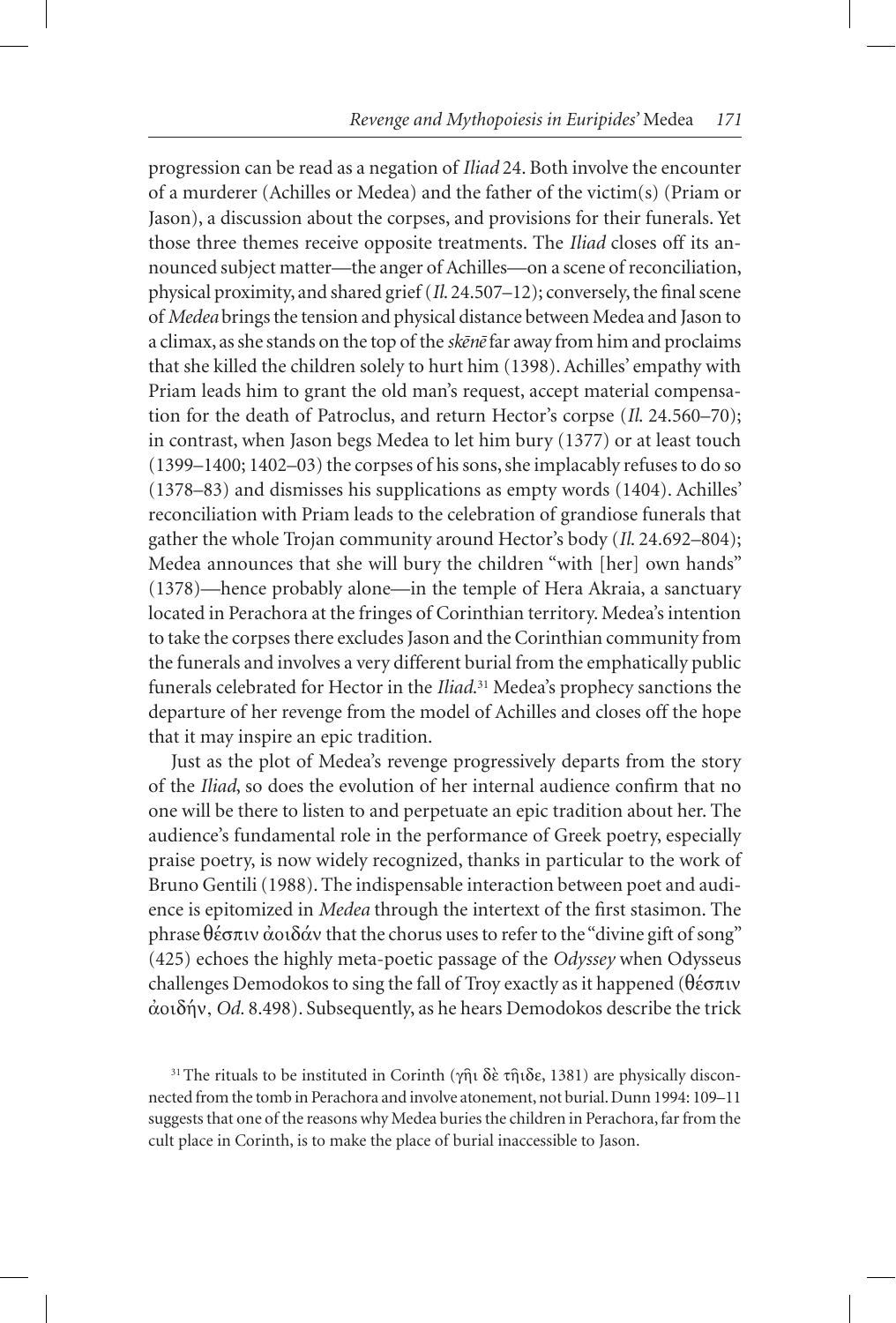of the wooden horse and the sack of Troy (two episodes where he played a major role), Odysseus weeps uncontrollably and identifies with his own victims (*Od.* 8.521–34). The phrase  $\theta \acute{\epsilon} \sigma \pi \nu \dot{\alpha}$  dota $\acute{\alpha} \nu$  thus conjures a passage deeply rooted in literary history that bases epic performance on the close emotional connection between bard and audience.

In contrast, the evolution of Medea's internal audience makes it clear that the infanticide leaves her bereft of potential listeners to her praise. As the plot of the revenge departs from the Homeric model, so does the initial sympathy of the internal audience move towards alienation. Initially, Medea enjoys a full, unconditional support from the Corinthian women, who affirm that she will "justly pay back" ( $\epsilon v \delta$ ίκως γὰρ ἐκτείσηι, 267) Jason for his offence, chastise his guile (410–14), and effectively curse him (659–62). Their attitude changes radically after the disclosure of Medea's revised plan (772–810). After a vain attempt to dissuade her (811–13), the chorus launches into an ode that extends their own moral estrangement to the implied Athenian audience.32 As Mastronarde (2002 ad 824–65) has shown, the praise of Athenian wisdom ( $\sigma$ οφίαν, 828–29) and moderate Eros (835–45) implies a systematic contrast with Medea's dangerous cleverness ( $\sigma$ o $\varphi$ ή, 305) and destructive desires (627–62). While Alcestis is praised by the chorus and notionally the whole Greek world, Medea finds herself alienated from both the chorus and the implied Athenian audience.

Musical images confirm that Medea's moral alienation from her internal and implied audience voids the possibility of an epic tradition celebrating her. While Alcestis leaves a song for all the Greeks to hear and hum, Medea's palinode explicitly becomes out of tune with her audience. The musical harmony mentioned in the third stasimon as a distinctive feature of Athens (832–34) implicitly suggests that the song left by Medea will not blend into the local tradition. As the revenge proceeds, that discordance becomes increasingly apparent. As the tutor points out, Medea's scream of anguish upon hearing that her sons' exile has been revoked "does not sing" (où  $\xi$ vwot $\delta\dot{\alpha}$ , 1008) with his news. Later, her response to the report of the princess's death, which she finds a "most beautiful tale" (κάλλιστον... μῦθον, 1127) that she enjoys hearing ( $\chi\alpha$ ίρεις κλύουσα, 1131), arises the indignation of the messenger. Whether she cries at good news or rejoices at bad, Medea's interaction with her internal audience contrasts with the emotional and musical connection between the epic bard and his listeners. That departure is confirmed *a contrario* 

<sup>32</sup>The notion of "implied audience" mirrors that of "implied author" and was developed by Wayne Booth (1983) to refer to the fictional audience described and constructed by the play.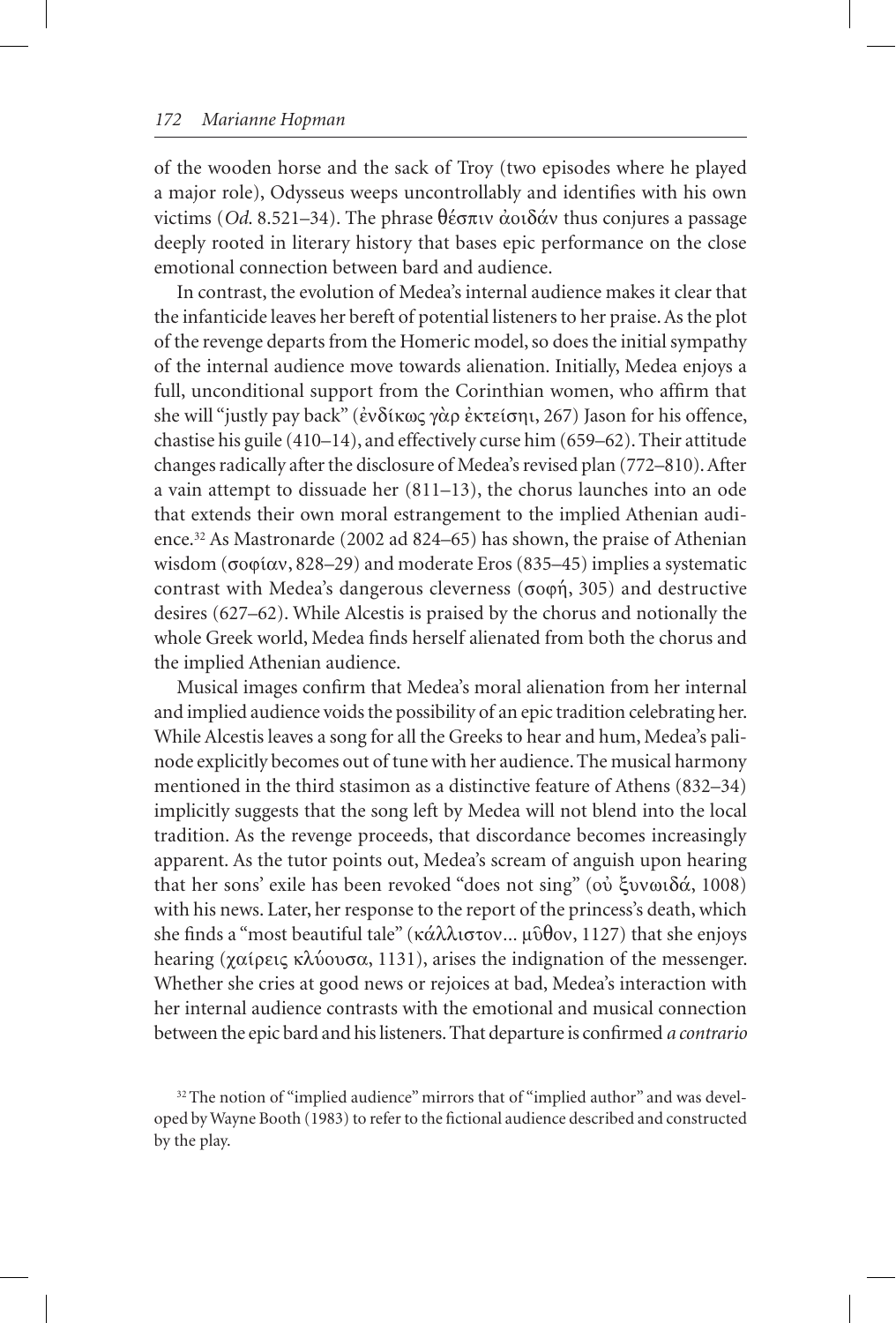by the chorus's final mention of "the bed of women, cause of many sufferings" (1291–92). Simultaneously a direct reference to and re-enactment of the misogynic tradition deplored in the first stasimon, the chorus' expression sanctions the end of the hope to see the poetry of Hesiod, Archilochus, and Hipponax replaced by an epic tradition in praise of women.

The increasing distance between Medea's palinode and the genre of epic reaches its climax in the final laments embedded in the tragedy. Traditionally, laments are a type of publicly performed songs closely tied to praise poetry (Alexiou 2002: 182). At the end of the *Iliad*, the laments for Hector simultaneously assert the community of the living, grant eternal *kleos* to the dead, and announce the epic tradition that will rise in his honor. The three solo songs performed by Andromache (24.725–45), Hecuba (24.748–59), and Helen (24.762–75) are followed by antiphonal response from the community (24.746; 24.760; 24.776) and thematically resemble the women's greetings to Hector in the homecoming of book 6 (Richardson 1993 ad *Il.* 24.718–76). The laments embedded in *Iliad* 24 point toward the future performance of the epic itself.33 In contrast, the laments at the end of *Medea* are isolated utterances, bereft of the community that would bring everlasting honor to the dead. While Medea's farewell to her children (1021–40) includes traditional lament themes, it nevertheless perverts the genre, since it is performed before the death by the future murderer and is devoid of antiphonal responses (Mastronarde 2002 ad 1030). That same isolation characterizes the laments and dirges performed by Creon ( $\theta$ ρήνων, 1211), Medea ( $\theta$ ρήνει, 1249), and Jason ( $\theta$ ρηνεῖς, 1396; θρηνῶ, 1409), as well as the funerals and hero cult that Medea plans for her children. Unlike the aetiologies for the cult of Alcestis (*Alc*. 445–54) or Hippolytus (*Hipp*. 1423–30), Medea's prophecy does not mention songs to be performed in honor of the children, an omission all the more striking as the actual cult seems to have included dirges and laments.<sup>34</sup> In its tragic stylization, the cult for the children is featured as a silent ritual. Medea's revenge arouses not praise but mournful silence from her internal audience. The infanticide and the manner of the children's burial irremedi-

<sup>33</sup>The generic relation of lament and epic was first emphasized in 1974 by Alexiou (re-edited in Alexiou 2002), and has recently received much attention. For a stimulating survey of the scholarship on the question, see Dué 2006: 30–56. Comparative evidence on the fluidity of the boundaries between the genres of lament and epic poetry has recently been adduced by Aida Vidan 2003 in her analysis of South Slavic traditions.

<sup>34</sup> For recent work on the cult of Medea's children, see Pache 2004: 9–48. Evidence for the songs performed in that context include Philostratus's mention of a "mystical and inspired lament" (*Her*. 53.4) and the scholium to *Medea* 1379, which refers to a "mournful festival."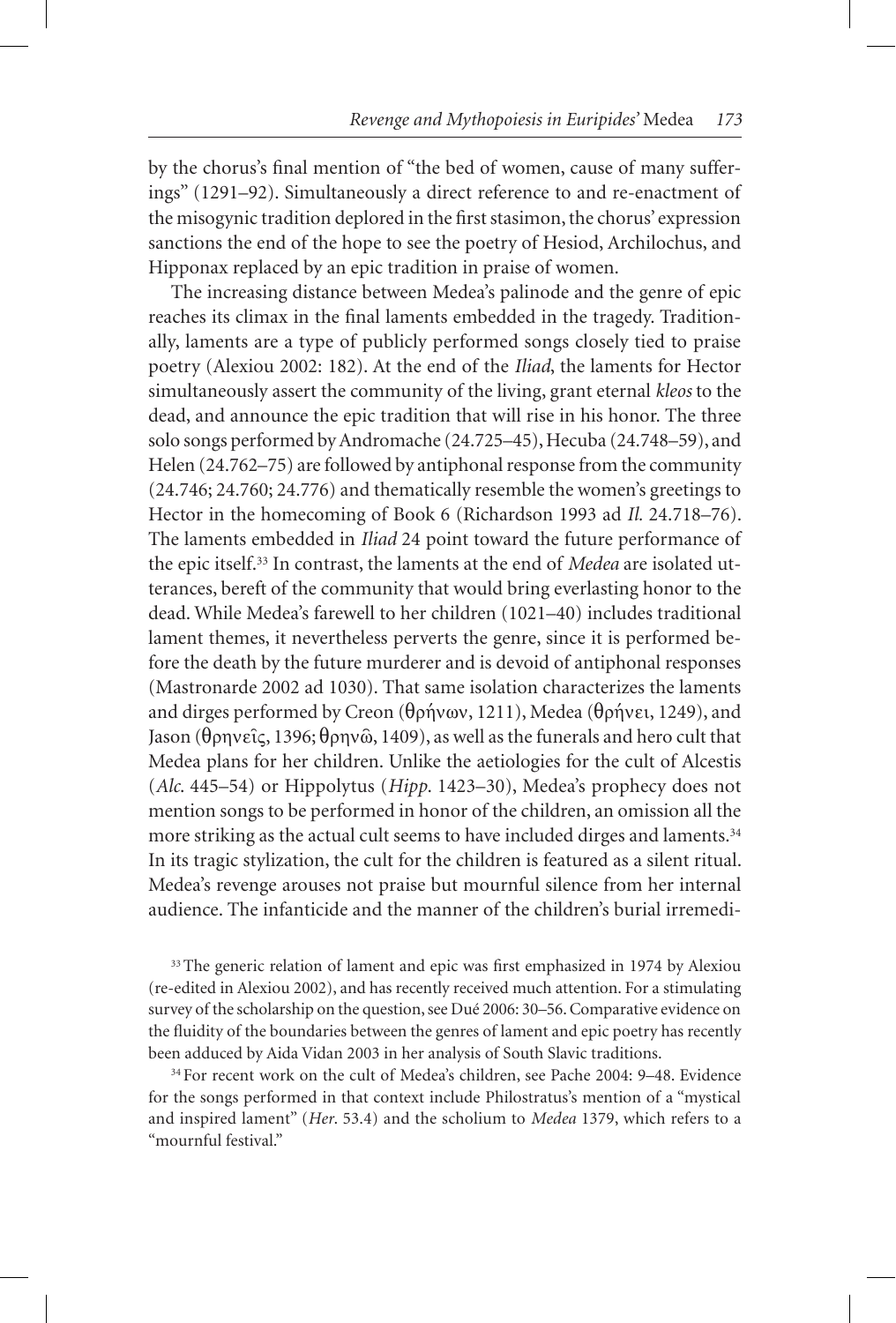ably thwart the chorus's hope that Medea's revenge will give rise to an epic tradition favorable to women.

If the infanticide prevents Medea from becoming the focus of such an epic tradition, why then does she not follow her initial intention to kill Jason? The mixed motivations mentioned in the play suggest that Medea's change of plan is at least partly dictated by the mythical tradition. To be sure, psychological causes can be invoked. In the second part of this article, I noted the psychological necessity that ties the death of the children to Jason's remarriage. In Medea's logic, as Gill (1996: 154–74) has shown, the destruction of the *philia*  between the parents necessarily results in the death of the children who embody that bond.35 That reasoning underlies Medea's final accusation that Jason's "sickness" was the cause of the children's death (1364). In her view, the infanticide brings to its logical conclusion a chain of causes and effects initiated by Jason. Moreover, the language (803–06 and 1398) and organization of the play make it clear that Medea sees the infanticide as the most effective way to harm Jason. Its revengeful power is emphasized by the timing of the disclosure of her new plan right after the Aegeus scene (790–806). Focusing at it does on Aegeus's sterility and his hopes for paternity, the conversation emphasizes the importance for Greek males to father legitimate children and perpetuate the family line. Medea's new plan, which she describes to the chorus immediately after Aegeus's departure, applies Aegeus's concerns to Jason's situation and involves the full extinction of the latter's progeny, both present and future (803–06). Although a striking peripeteia, the infanticide plan is carefully prepared for and grounded in Medea's understanding of her situation.

Yet other scenes, in particular Medea's great monologue, suggest that psychological motivations could have been dismissed to let the children live. When Medea contemplates the pain that the murder will bring her (1046–48) and the future joys of which she will deprive herself (1058), she moves beyond these psychological considerations and ends with an argument of external necessity: since "at any rate, it is necessary that [the children] die" ( $\pi \alpha v \tau \omega \varsigma \sigma \varphi'$ ) άνάγκη κατθανεῖν· ἐπεὶ δὲ χρή..., 1062 = 1240), she will perform the deed.<sup>36</sup>

<sup>35</sup> Except for Gill's contribution, Medea's change of plans, although a central issue of the play, has received little scholarly attention.

36The repetition of those lines at 1062–63 and 1240–41 has led most editors to deem the first occurrence spurious, an excision confirmed by the Berlin papyrus that does not have 1062–63. See Page 1938 and Mastronarde 2002 ad loc. Even if the lines in the monologue are spurious, the argument remains that Medea's final justification for the filicide relies on the unavoidability of their death.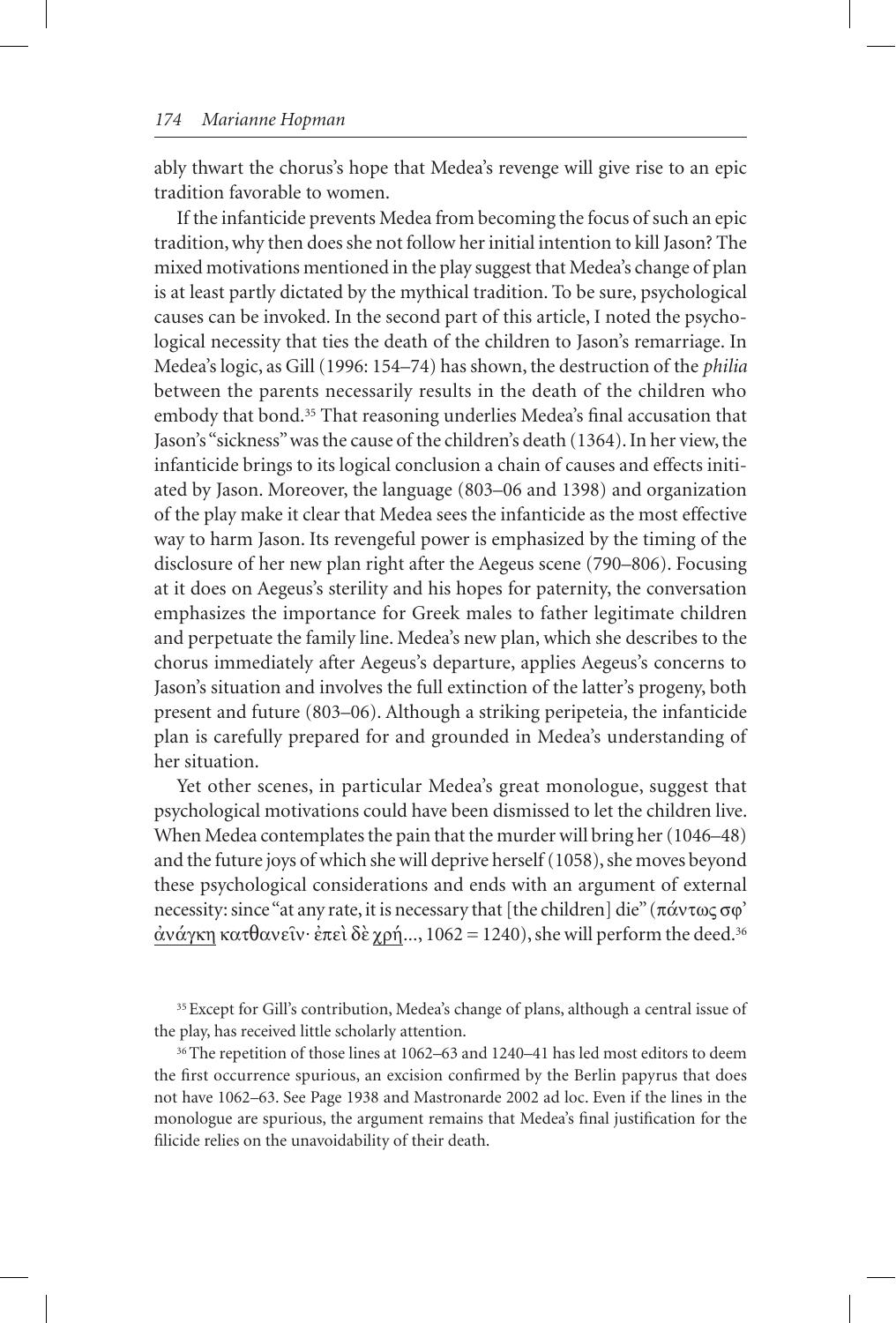The line—possibly spurious in the monologue—is repeated immediately before the children's murder. In both instances, it follows a fearful allusion to the possibility that the children may die at the hands of Medea's enemies (1060–61; 1238–39). As Mastronarde (2002: 49–53; ad 1060–61) points out, those passages (as well as 1301–05 and 1380–81) presuppose the audience's awareness of a tradition in which the children were killed by Creon's relatives. No matter whether the infanticide by Medea is a Euripidean innovation, the children have to die because the audience expects it and a long mythical tradition says so.37 Ultimately, the infanticide is only one among the many competing versions that variously ascribe the death of the children to Hera, the angry Corinthians, or Creon's relatives.<sup>38</sup> Medea's latitude for revenge concerns the manner and motivation of the death but cannot alter the brutal fact that is yielded by the mythical and ritual material. In spite of her cleverness, her palinode is bound by the tradition that shapes the expectations of her—and ultimately Euripides'—audience.

## a tragic revenge

As Medea's palinode departs from the epic genre that would yield her praise, the staging and intertextual references of the final scene signal its distinctively tragic tone. As Maurice Cunningham (1954) and Bernard Knox (1977) have shown, Medea's final appearance on the chariot of the Sun positions her as the *deus ex machina* that closes off many Euripidean tragedies. In addition to offering Medea an escape from Corinth to Athens, the device conveys a complex and ambiguous range of meanings. Medea's quasi-divine status may cast her as an incarnation of ferocious vengeance and divine retribution for Jason's betrayal of his oaths (Knox 1977: 209–11). It may also stress her loss of humanity and transformation into a being that is simultaneously infra- and supra-human (Cunningham 1954: 158–60). From a meta-poetic perspective, the device simultaneously anchors Medea's revenge in the genre of tragedy and emphasizes her control over it since she, a mortal woman, now occupies a position normally reserved for the gods.<sup>39</sup>

<sup>37</sup>The thorny issue of whether the infanticide was first introduced by Euripides impinges on the question of the relative chronology of Euripides' *Medea* and that of Neophron, about which see Mastronarde 2002: 57–64, with bibliography. My argument, however, is not affected by that problem.

<sup>38</sup> For a full account of the many versions of Medea's story, see Moreau 1994 and Graf 1997.

39Another indication of the tragic character of the revenge comes at 1282–89 from the chorus's comparison of Medea with Ino, the subject matter of a Euripidean tragedy of unknown date.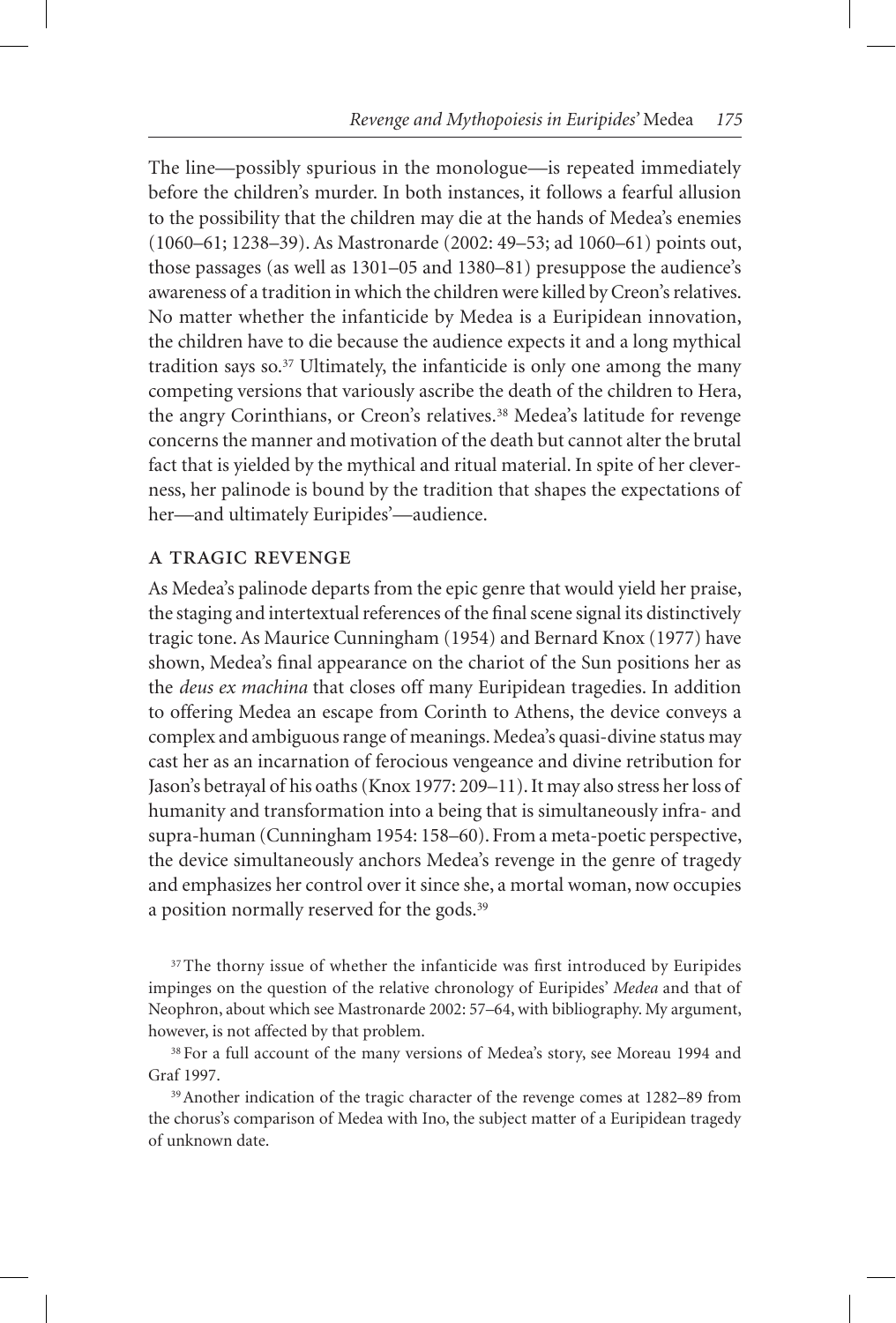Medea's masterful appropriation of the tragic genre is further confirmed in the allusions to the language, plot, and staging of Aeschylus's paradigmatic trilogy, the *Oresteia,* in the final scenes of the play.40 Beyond the individual echoes and references previously noted by commentators (Cunningham 1954: 152; Katz 1994: 88; and Boedeker 1997: 138–39), the last steps of her revenge fundamentally subvert and appropriate the logic of the Aeschylean trilogy.

Elements of vocabulary and staging concur to create an uncanny resemblance between Medea's infanticide and the death of Agamemnon in Aeschylus's tragedy.A first possible allusion to the imagery of *Agamemnon*  occurs when Medea characterizes the murder as a "sacrifice" in her monologue (1054). Although the phrase can be understood, as Mastronarde (2002 ad 1053–55) has argued, as a distortion of ritual language that frequently occurs in tragedy, it may also be read as a specific allusion to the *Oresteia* which, as Zeitlin (1965; 1966) has brilliantly shown, makes particularly thorough use of sacrificial imagery. The fifth stasimon, performed while Medea kills the children off-stage, confirms the Aeschylean connotations of the murder and its resemblance to the death of Agamemnon. The comparison of Medea to a "wretch, bloody Erinye driven by an avenging demon" ( $\tau\acute{\alpha}$ λαιναν φονίαν  $\tau'$ 'Eρινὺν ὑπαλάστορον, 1259–60)<sup>41</sup> parallels the attribution of Agamemnon's murder to the vengeful Erinyes of the house (A. *Ag*. 59, 463, 1119, 1433, 1580). As in Aeschylus's play, the chorus hears cries from within the *skēnē* (1270–78) and senses that a murder is being performed but fails to act quickly enough to prevent it; the helpless agitation of the Corinthian women who cannot decide whether to enter the house (1275–76) resembles the confusion of the old men of Argos running across the stage during the murder of Agamemnon (A. *Ag*. 1330–71). The weapon with which Medea kills the children is described by one of her victims as a "hunting net of swords" (άρκύων ξίφους, 1278) that closely resembles the net-like garment used by Clytemnestra to ensnare

40My suggestion that *Medea* makes precise allusions to both the text and performance of the *Oresteia* is supported by the probability that Aeschylus' plays were re-performed after his death. Evidence for such a revival includes Ar. *Ach*. 9–11 (where Dikaiopolis speaks of sitting in the theatre expecting Aeschylus), *Ra.* 868 (when Aeschylus says that his tragedies have not died with him), and *Vita Aesch.* 12 (which states that a decree passed after the death of Aeschylus authorized the continuous production of his plays). See Dover 1993: 23, with bibliography.

<sup>41</sup> The text is difficult. The manuscript reading  $\delta \pi$ ' άλαστόρων "remove that Erinye through the agency of avenging divinities" seems implausible, since Medea is being compared precisely to one of those divinities. The text that I print here follows the emendation υπαλάστορον proposed by Page 1938.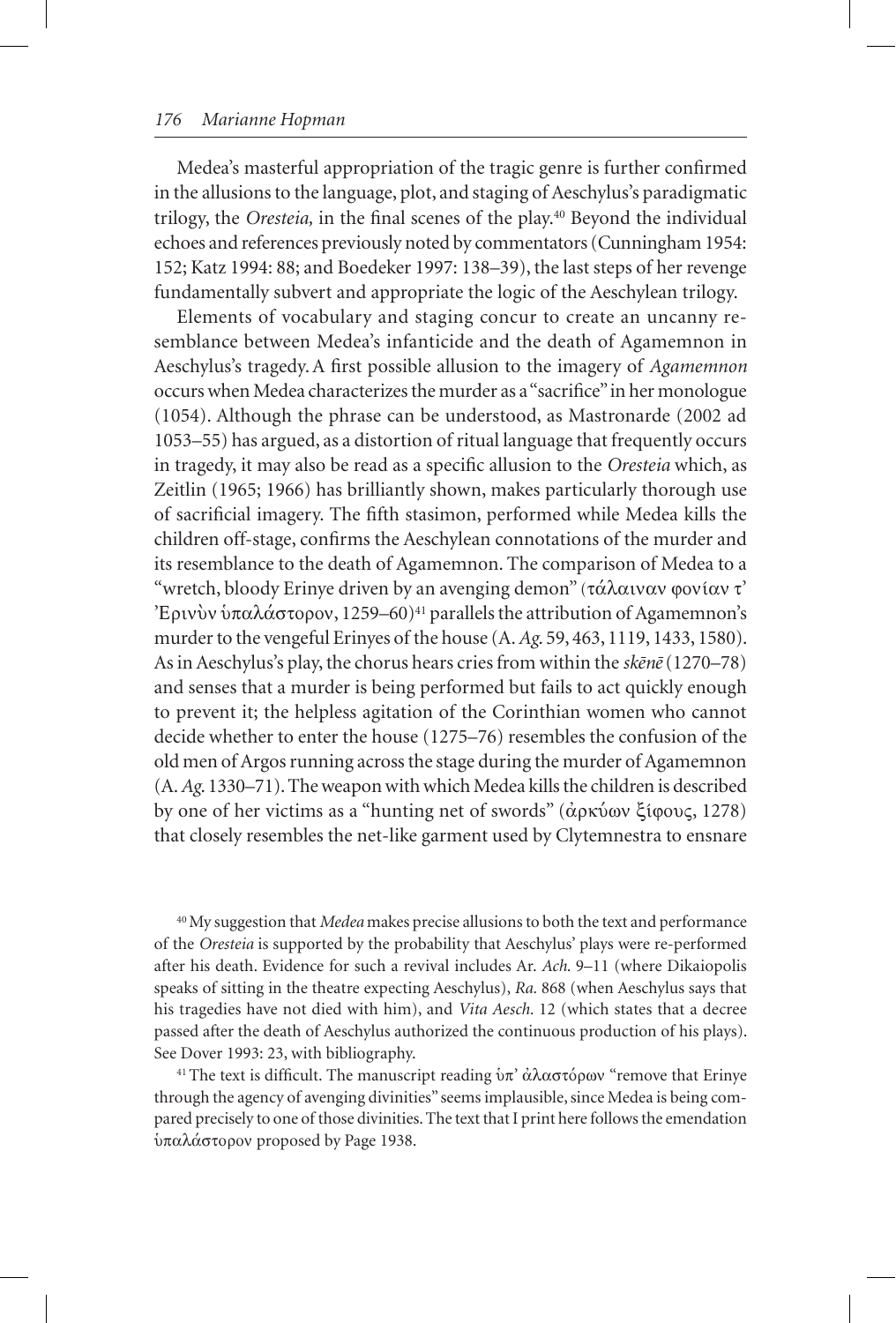Agamemnon (A. *Ag*. 1380–83). Finally, once the crime has been perpetrated, Medea appears holding the corpses of the children just as Clytemnestra comes out of the *skēnē* between the bodies of Agamemnon and Cassandra.<sup>42</sup> Vocabulary and staging concur to assimilate the infanticide to Clytemnestra's murder of her husband.

Those similarities carry dangerous implications for Medea since they suggest that like Clytemnestra, she will eventually fall at the hands of an avenger. That scenario is in fact exactly what the chorus fears and Jason hopes. The chorus's concerns for the pollution ( $\mu i \dot{\alpha} \sigma \mu \alpha \tau \alpha$ , 1268–69) involved by the shedding of kindred blood ( $\alpha \hat{\iota} \mu \alpha$ , 1256) and for the divine wrath (1269–70) that will irremediably follow, reflect the same notion of pollution and retribution that structures the Aeschylean trilogy and prompts Orestes' murder of Clytemnestra in the *Choephoroi* and the Erinyes' incessant pursuit of him in the *Eumenides*. Likewise, Jason too expects Medea to encounter an Aeschylean type of retribution. Right before learning the full extent of her revenge, he asserts that she will face a "just punishment" ( $\delta$ ikn v, 1298) at the hands of the royal family and fears that the children may be the victims of the retaliation (1293–1305). His fears and hopes rely on the same notion of "justice" ( $\delta$ ikn) as do Aegisthus's revenge for the banquet of Thyestes (A. *Ag.* 1577–1611), Clytemnestra's retaliation against her husband for the sacrifice of Iphigenia (A. *Ag*. 1412–25), and Orestes' revenge against his mother for the murder of his father (A. *Ch*. 306–14 and passim). When Jason understands that Medea has killed their sons in addition to his bride, his orders to open the door of the *skēnē* (1314–16) rely on the expectation of seeing the two corpses rolled out of the stage building, perhaps on the *ekkyklēma*, like those of Agamemnon and Cassandra in *Agamemnon* (A. *Ag*. 1372) and those of Clytemnestra and Aegisthus in the *Choephoroi* (A. *Ch.* 973).<sup>43</sup> When Medea's appearance on the top of the building undermines this expectation, Jason still invokes the

42About the paradigmatic status of the death of Agamemnon and Cassandra off-stage, see Lebeau 2003: 310–11.

<sup>43</sup> Similarly, Burnett 1973: 17 points out that audience's expectations are deceived when they do not see the princess's and Creon's corpses rolled out on the *ekkyklēma* and hear a long, unusually gory messenger speech instead. The use of the ekkyklēma to display the murder tableaus in the *Agamemnon* and the *Choephoroi* is discussed by Taplin 1977: 325–27 and 357–59. The lack of a linguistic signal to the device leads Taplin to doubt that it was used in the *Oresteia* (and even to conclude that it was not invented during Aeschylus's lifetime) and to suggest that the corpses were carried out by mute scene-shifters. What matters for my argument here is that the corpses of Agamemnon, Cassandra, Clytemnestra, and Aegisthus were brought outside the *skēnē* and that Jason expects the same to happen with the corpses of his sons.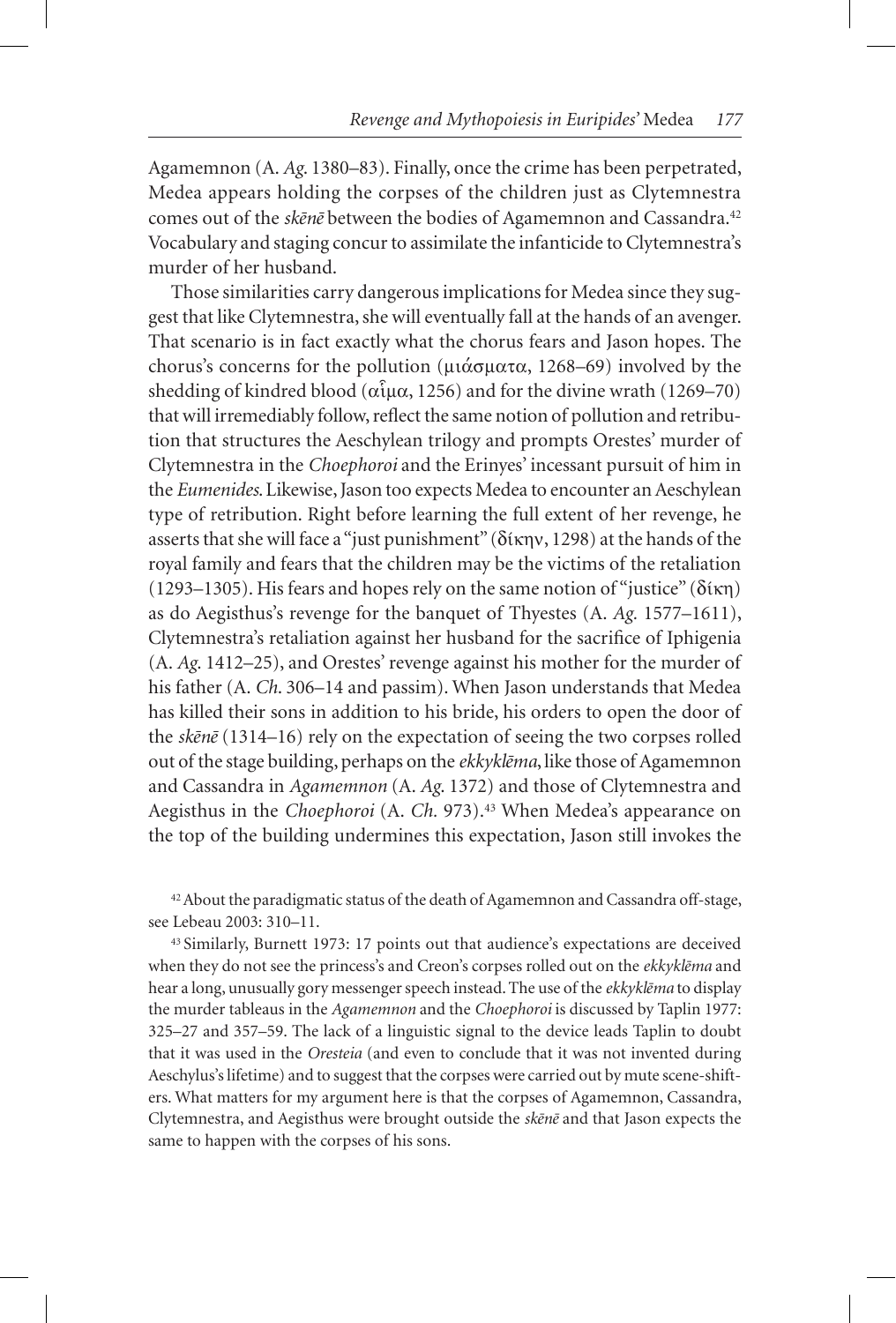model of retributive justice by announcing that the children will arise Furies (1389–90) and become vengeful demons ( $\mu$ ιάστορες, 1371). This is a word used in the *Eumenides* (μιάστορ', A. *Eum*. 177) to signify the avenger who would punish Orestes for the murder of his mother and thus perpetrate the cycle of retributive justice. Like the chorus, Jason senses that the infanticide resembles the murder of Agamemnon and thus expects Medea to undergo Clytemnestra's fate.

Medea, however, manages to undermine those expectations. As a dramaturge fully in control of the tragic genre, she circumvents the danger of becoming a new Clytemnestra by combining characteristics of various Aeschylean figures.44 Earlier in the play, the nurse's description of her mistress "bulling her eye" at the children ( $\ddot{\phi}$ μμα... $\tau \alpha \nu \rho \dot{\phi}$  are  $\dot{\phi}$ ) uses the same participle as a description of Orestes ( $\tau \alpha \nu \rho \omega \omega$ ), A. *Ch.* 275) that was famous enough to be parodied by Aristophanes (*Ra.* 804). The intertextual echo justifies the nurse's concern that, like Orestes, Medea may shed kindred blood and explains her recommendation that the children stay away from their mother (89–95). While the infanticide confirms the nurse's fear and closely resembles Clytemnestra's murder of Agamemnon, it also assimilates Medea to Agamemnon himself. Like the king of Argos, Medea kills her own children, and her description of the infanticide in terms of a "sacrifice" (τοις έμοισι θύμασιν, 1054) is reminiscent of the literal sacrifice allowed by Agamemnon at Aulis (θυτήρ... θυγατρός, A. *Ag.* 224–25). Medea's resemblance to Agamemnon reaches a climax in the exodos, when she appropriates some of his words. Jason's descriptions of Medea as a lioness and Scylla (1342–43) hark back to comparisons made by Cassandra about Clytemnestra (A. *Ag*. 1233, 1258) and thereby confirm Medea's resemblance to the Argive queen.<sup>45</sup> Medea's answer that "long is the speech that [she] could have made" (μακρὰν ἂν ἐξέτεινα, 1351) directly borrows from Agamemnon's characterization of Clytemnestra's greetings (μακρὰν γὰρ ἐξέτεινας, A. *Ag*. 916) and transforms it through the use of a counterfactual construction. That subtle intertextual appropriation displays Medea's awareness of, and careful distancing from, the Clytemnestra model by integrating Agamemnon's perspective. In her own and other characters' words, Medea combines features of Clytemnestra, Clytemnestra's victim, and Clytemnestra's murderer in a way that blurs the lines across the Aeschylean cycle and makes her own punishment impossible.

44Medea's assimilation of the characteristics of several Aechylean figures has been pointed out by Boedeker 1997: 138–39.

45About the intertextuality of the Scylla comparisons in *Agamemnon* and *Medea*, see Hopman 2005: 109–10.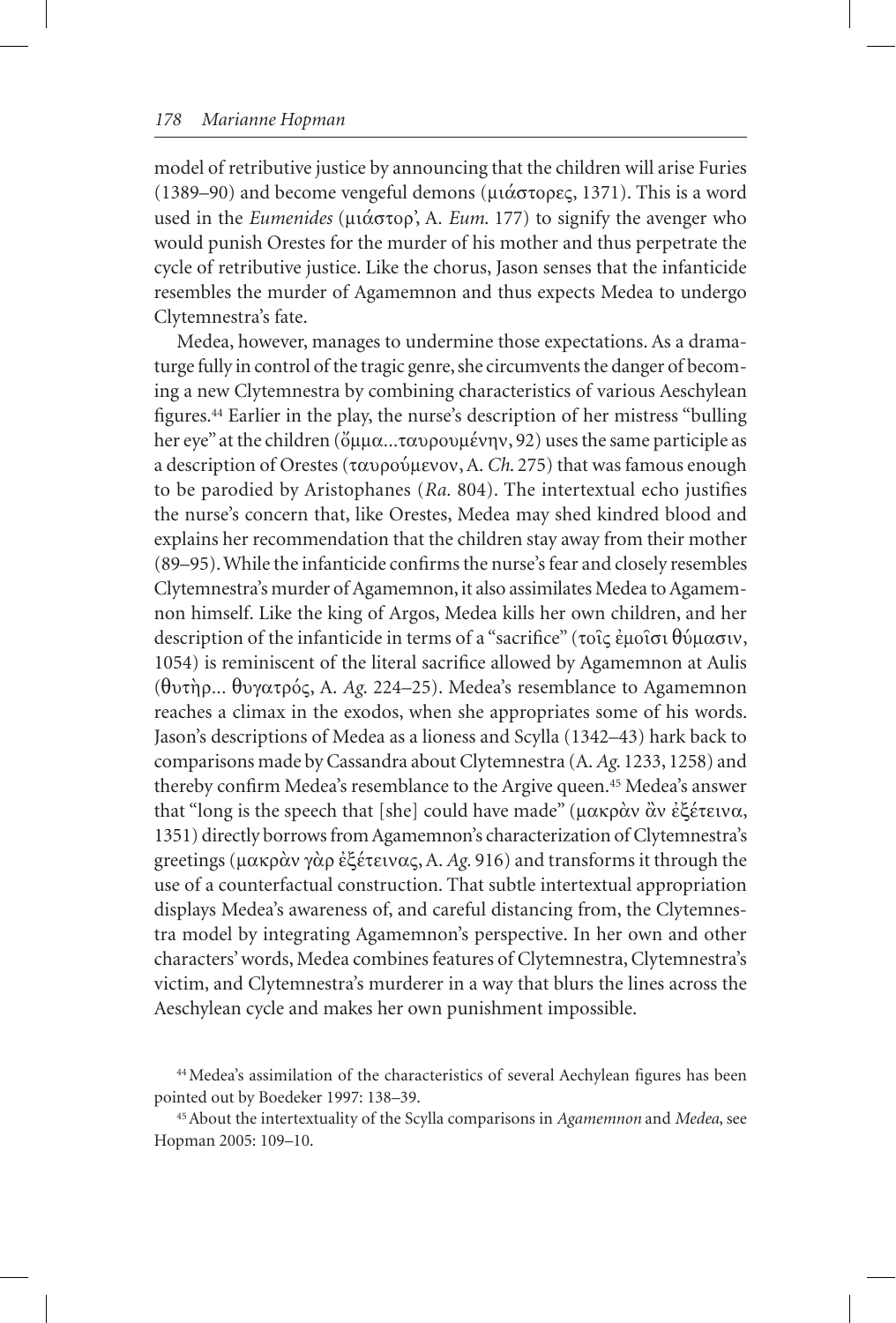Medea's masterful appropriation of the *Oresteia* paradigm reaches its climax and conclusion in the treatment of the corpses. I noted earlier that her appearance with the dead children on high undermines Jason's expectation to see the corpses rolled out in the Aeschylean manner. By withdrawing the children from the ground where tragedies typically unfold, Medea prevents them from becoming or inspiring avengers along the lines of the dead Agamemnon and Clytemnestra. Similarly, Medea's control over the hero cult of the children protects her from future retaliation. In the Aeschylean trilogy, Clytemnestra attempts to placate Agamemnon's angry spirit only after encountering an ominous dream. The libations that she sends by way of Electra and the captive slaves are ritually incorrect (A. *Ch*. 89–90) and come too late to cure the pollution (A. *Ch*. 514–22). Subsequently, she dies at Orestes' hands, but fundamentally through Agamemnon's agency (A. *Ch*. 886). By instituting rites of atonement in honor of her children, Medea simultaneously recognizes and avoids the pregnancy of the *Oresteia* paradigm. By becoming both "the murderer and the agent of ritualization of the event" (Pache 2004: 13), she undermines the audience's expectation to see her die in the manner of Clytemnestra. The conspicuous absence and apparent deafness of the gods to Jason's cries (1391–92; 1405–12) confirm the definite closure of the revenge process. As the *deus ex machina* of her own plot, Medea undercuts the possibility of divine retribution. She may not become the focus of an epic song, but she has created the perfect revenge tragedy.

Read as a palinode that engages major genres and songs of Greek culture, Medea's revenge offers a rich reflection on the poetic space available to a new voice—a question, which, as Michelini (1987) has shown, was of special interest to Euripides. Medea's revised version of the Argo saga fully exploits the power of Athenian drama to conjure distant times and spaces, symbolically re-enact past events, and thereby modify their interpretation and meaning. By killing the princess, murdering the children, and emerging as a new Scylla who dominates Jason from the roof of the *skēnē*, Medea offers a version of the Argo journey that nullifies her past relationship with Jason and deprives him of the heroic glory epitomized by the successful crossing of the Symplegades. Yet her mythopoiesis also underscores the impossibility of creating a new story at odds with the mythical tradition. Even though Medea's initial plan to kill Jason would fulfill epic values and bring her glory, it cannot be completed, partly because of psychological motivations, and partly because the tradition says that the children will die. Medea's revenge cannot alter the brutal "facts" of life and death yielded by the mythic tradition; it can only appropriate them.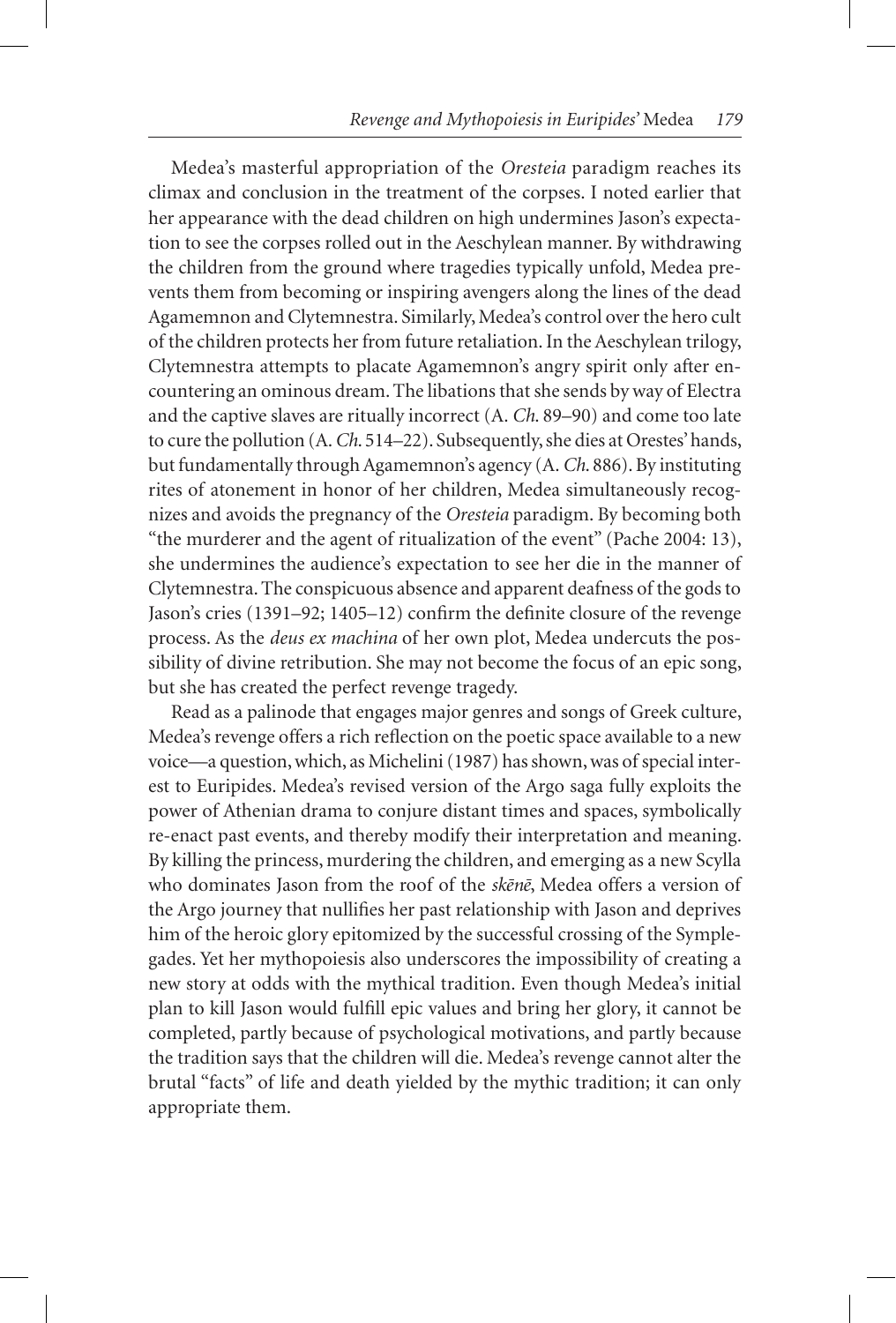Ultimately, Medea's revenge fails to fulfill the possibility—already raised by the disguised Odysseus about Penelope at *Odyssey* 19.107–14*—*that a woman may gain epic glory, *kleos.* Although her revenge initially resembles the plot of the *Iliad*, it increasingly departs from it and loses the support of the internal audience. In particular, Medea's refusal to return the children's corpses to Jason strikingly contrasts with the pity that unites Achilles and Priam in *Iliad* 24. Yet as Medea departs from the epic model, she also creates a perfect tragic plot, one that appropriates—and therefore perhaps surpasses—Aeschylus's paradigmatic *Oresteia.* By becoming the agent of the children's death, by organizing their burial, and by arranging their future cult in a skillful adaptation of Aeschylus's trilogy, Medea secures the impunity of her revenge and demonstrates her mastery of the tragic genre. Her palinode simultaneously engages issues of genre and gender. As Medea's song comes to a close, it metapoetically defines tragedy—or at least Euripidean tragedy—as a genre congenial to women, even if it does not grant them the un-wilting honor associated with epic.

#### works cited

- Ackermann, H. S. and J.-R. Gisler, eds. 1981. *Lexicon Iconographicum Mythologiae Classicae*. Zürich: Artemis.
- Alexiou, M. 2002. *The Ritual Lament in Greek Tradition*. 2nd ed. Lanham, MD: Rowman & Littlefield.
- Barlow, S. A. 1971. *The Imagery of Euripides: A Study in the Dramatic Use of Pictorial Images*. London: Methuen.
- Barrett, W. S. 1964. *Euripides: Hippolytos*. Oxford: Clarendon Press.

Blondell, R. 1999. "Introduction." In Blondell, R., Gamel, M.-K., Rabinowitz, N. S., and Zweig, B. eds. *Women on the Edge: Four Plays by Euripides*. New York: Routledge. 149–69.

Boedeker, D. 1991. "Euripides' Medea and the Vanity of Logoi." *CP* 86.2: 95–112.

———. 1997. "Becoming Medea: Assimilation in Euripides." In Clauss, J. J., and Johnston, S. I. eds. *Medea*. *Essays on Medea in Myth, Literature, Philosophy, and Art*. Princeton: Princeton University Press. 126–47.

Bongie, E. B. 1977. "Heroic Elements in the *Medea* of Euripides." *TAPA* 107: 27–56.

Booth, W. 1983. *The Rhetoric of Fiction*. 2nd ed. Chicago: Chicago University Press.

Bühler, K. 1934. *Sprachtheorie: Die Darstellungsfunktion der Sprache*. Jena: G. Fisher.

Burnett, A. 1973. "*Medea* and the Tragedy of Revenge." *CP* 68.1: 1–24.

Cunningham, M. P. 1954. "Medea APO MHXANHS." *CP* 49: 151–60.

Diggle, J. 1981–94. *Euripides fabulae*. 3 vols. Oxford: Oxford University Press.

Dover, K. 1993. *Aristophanes: Frogs*. Oxford: Clarendon Press.

Dräger, P. 1993. *Argo Pasimelousa: Der Argonautenmythos in der griechischen und römischen Literatur*. Stuttgart: Franz Steiner.

Dué, C. 2006. *The Captive Woman's Lament in Greek Tragedy*. Austin: University of Texas Press.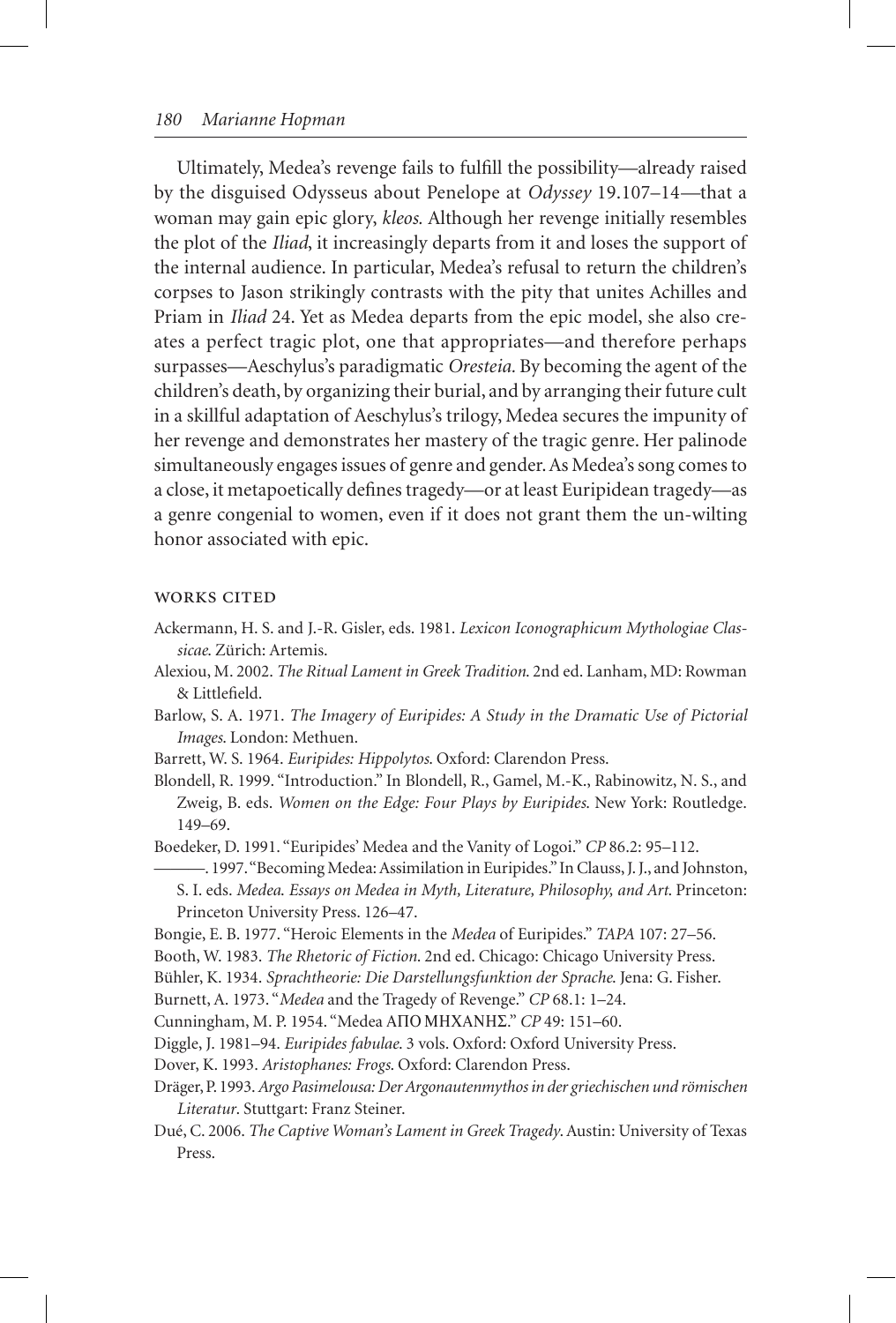Dunkle, J. R. 1969. "The Aegeus Episode and the Theme of Euripides' *Medea*." *TAPA* 100: 97–107.

Dunn, F. M. 1994. "Euripides and the Rites of Hera Akraia." *GRBS* 35.1: 103–15.

Easterling, P. E. 1982. *Sophocles: Trachiniae*. Cambridge: Cambridge University Press.

Edmunds, L. 1992. "The Blame of Karkinos: Theorizing Theatrical Space." In Zimmermann, B. ed. *Antike Dramentheorien und ihre Rezeption*. Stuttgart: M & P Verlag für Wissenschaft und Forschung. 214–39.

———. 1996. *Theatrical Space and Historical Place in Sophocles' Oedipus at Colonus*. Lanham, MD: Rowman & Littlefield.

———. 2002. "Sounds Off Stage and On Stage in Aeschylus, *Seven Against Thebes*." In Aloni, A., Berardi, E., Besso, G. and Cecchin, S. eds. *Atti del Seminario Internazionale I Sette a Tebe. Dal mitto alla letteratura. Torino 21–22 Febbraio 2001*. Bologna: Patron.

Felson-Rubin, N. 1987. "Penelope's Perspective: Character from Plot." In Bremer, J. M., de Jong, I. J. F. and Kalff, J. eds. *Homer: Beyond Oral Poetry: Recent Trends in Homeric Interpretations*. Amsterdam: Grüner. 61–83.

Garvie, A. F. 1986. *Aeschylus: Choephori*. Oxford: Clarendon Press.

- Gentili, B. 1988. *Poetry and Its Public in Ancient Greece*. Trans. A. T. Cole. Baltimore and London: The Johns Hopkins University Press.
- Gernet, L. 1981. "Value in Greek Myth." In Gordon, R. L. ed. *Myth, Religion and Society*. Cambridge: Cambridge University Press. 111–46.

Gill, C. 1996. *Personality in Greek Epic, Tragedy and Philosophy: The Self in Dialogue*. Oxford: Clarendon Press.

Graf, F. 1997. "Medea, the Enchantress from Afar. Remarks on a Well-Known Myth." In Johnston, S. I. and Clauss, J. J. eds. *Medea. Essays on Medea in Myth, Literature, Philosophy, and Art*. Princeton: Princeton University Press. 21–43.

Grethlein, J. 2003. *Asyl und Athens: Die Konstruction kollektiver Identität in der griechischen Tragödie*. Stuttgart: Metzler.

- Henderson, J. 1991. *The Maculate Muse. Obscene Language in Attic Comedy.* New York: Oxford University Press.
- Heubeck, A., West, S., and Hainsworth, J. B. 1988. *A Commentary on Homer's Odyssey. Volume I: Introduction and Books I–VIII*. Oxford: Clarendon Press.

Hopman, M. 2005. *The Maiden of the Straits: Scylla in the Cultural Poetics of Greece and Rome*. Ph.D. dissertation, Harvard University.

Issacharoff, M. 1981. "Space and Reference in Drama." *Poetics Today* 2: 211–24.

Katz, M. A. 1994. "The Character of Tragedy: Women and the Greek Imagination." *Arethusa* 27: 81–103.

Kernodle, G. 1957/58. "Symbolic Action in the Greek Choral Odes?" *CJ* 53.1: 1–6.

Knox, B. M. W. 1977. "The *Medea* of Euripides." *YCS* 25: 193–225.

Kurtz, E. 1985. *Die bildliche Ausdrucksweise in den Tragödien des Euripides*. Amsterdam: Grüner.

- Lebeau, A. 2003. "De part et d'autre de la porte de la *skéné*." *REG* 116: 303–17.
- Mastronarde, D. J. 2002. *Euripides: Medea*. Cambridge: Cambridge University Press.

McClure, L. 1999. "The Worst Husband: Discourses of Praise and Blame in Euripides' *Medea*." *CP* 94: 373–94.

Meuli, K. 1921. *Odyssee und Argonautika: Untersuchungen zur griechischen Sagengeschichte und zum Epos*. Berlin: Weidmann.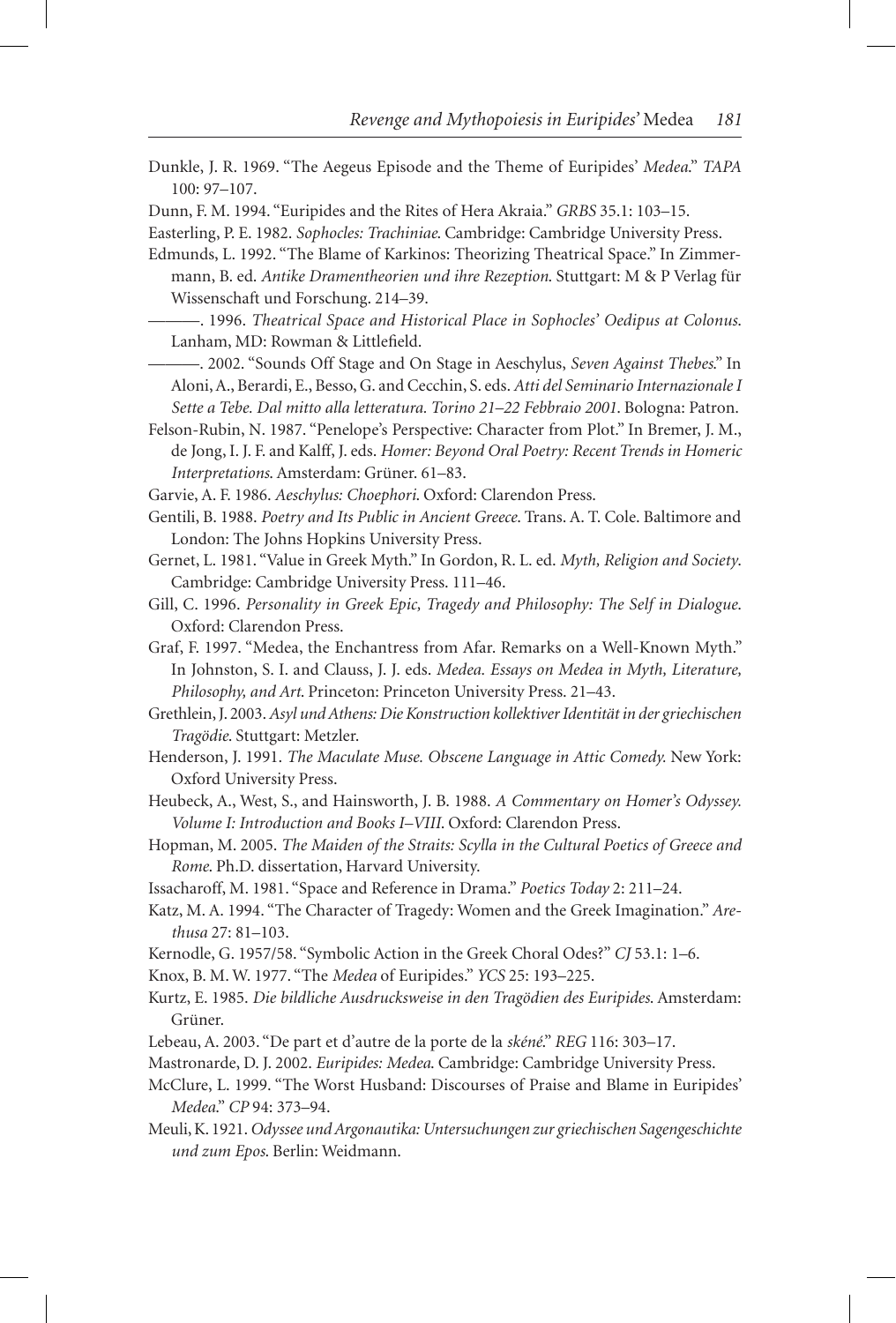- Michelini, A. 1987. *Euripides and the Tragic Tradition*. Madison: University of Wisconsin Press.
- Moreau, A. 1994. *Le mythe de Jason et de Médée*. Paris: Belles Lettres.
- Mueller, M. 2001. "Language of Reciprocity in Euripides' *Medea*." *AJP* 122: 471–504.
- Musurillo, H. 1966. "Euripides' Medea: A Reconsideration." *AJP* 87: 52–74.
- Nagy, G. 1999. *The Best of the Achaeans: Concepts of the Hero in Archaic Greek Poetry*. 2nd ed. Baltimore and London: The Johns Hopkins University Press.
- Pache, C. O. 2004. *Baby and Child Heroes in Ancient Greece*. Urbana and Chicago: University of Illinois Press.
- Page, D. L. 1938. *Euripides: Medea. The Text Edited with Introduction and Commentary*. Oxford: Clarendon Press.
- Pasolini, P. P., dir. 2000. Medea. VHS. New York: Video Arts International.
- Rabinowitz, N. S. 1992. "Tragedy and the Politics of Containment." In Richlin, A. ed. *Pornography and Representation in Greece and Rome*. New York: Oxford University Press. 36–52.

———. 1993. *Anxiety Veiled: Euripides and the Traffic in Women*. Ithaca and London: Cornell University Press.

Radt, S. 1999. *Tragicorum Graecorum Fragmenta 4: Sophocles*. 4th ed. Göttingen: Vandenhoeck & Ruprecht.

Rehm, R. 1989. "*Medea* and the Λόγος of the Heroic." *Eranos* 87.2: 97-115.

———. 1994. *Marriage to Death: The Conflation of Wedding and Funeral Rituals in Greek Tragedy*. Princeton: Princeton University Press.

———. 2002. *The Play of Space: Spatial Transformation in Greek Tragedy*. Princeton: Princeton University Press.

- Rétif, F. and Niethammer, O. eds. 2005. *Mythos und Geschlecht Mythes et Différences des Sexes. Deutsch-französisches Kolloquium*. Heidelberg: Winter.
- Richardson, N. 1993. *The Iliad: A Commentary. Volume VI: Books 21–24*. Cambridge: Cambridge University Press.
- Seaford, R. 1994. *Reciprocity and Ritual*. Oxford: Clarendon Press.

———. 2005. "Death and Wedding in Aeschylus' *Niobe*." In McHardy, F., Robson, J., and Harvey, D. eds. *Lost Dramas of Classical Athens: Greek Tragic Fragments*. Exeter: University of Exeter Press.

Sourvinou-Inwood, C. 1997. "Medea at a Shifting Distance: Images and Euripidean Tragedy." In Johnston, S. I., and Clauss, J. J. eds. *Medea. Essays on Medea in Myth, Literature, Philosophy, and Art*. Princeton: Princeton University Press. 253–96.

Taplin, O. 1977. *The Stagecraft of Aeschylus: The Dramatic Use of Exits and Entrances in Greek Tragedy*. Oxford: Clarendon Press.

- Ubersfeld, A. 1977. *Lire le théâtre*. Paris: Editions Sociales.
- Vernant, J.-P. 1991. "A 'Beautiful Death' and the Disfigured Corpse in Homeric Epic." In Zeitlin, F. ed. *Mortals and Immortals*. Princeton: Princeton University Press. 50–83.
- Verrall, A. 1883. *The* Medea *of Euripides. Edited with Introduction and Notes.* London: Macmillan.
- Vian, F. and E. Delage 2002. *Apollonios de Rhodes, Argonautiques. Tome III: Chant IV*. Paris: Les Belles Lettres.